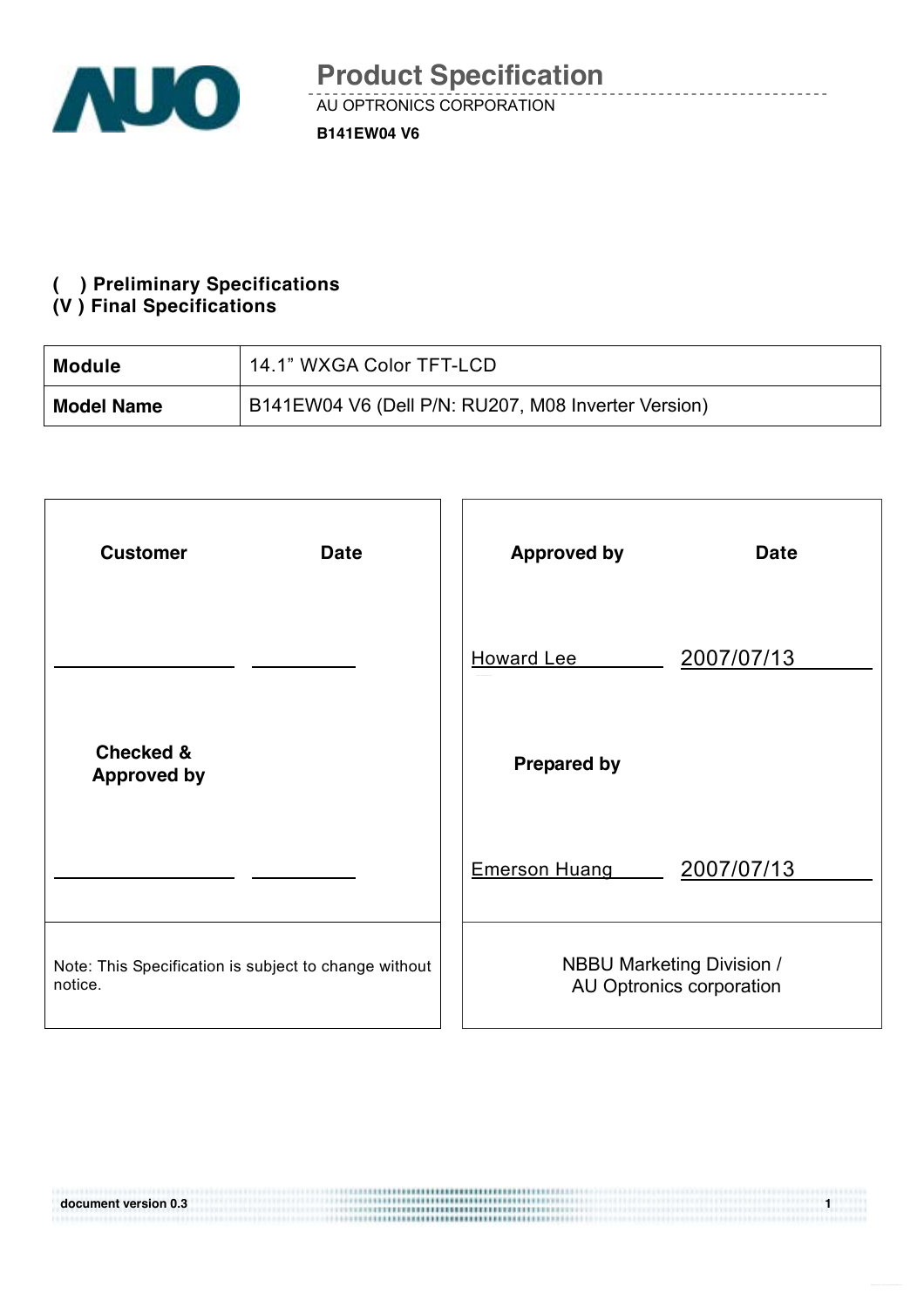

AU OPTRONICS CORPORATION

**B141EW04 V6** 

# **Contents**

 $\overline{\mathbf{2}}$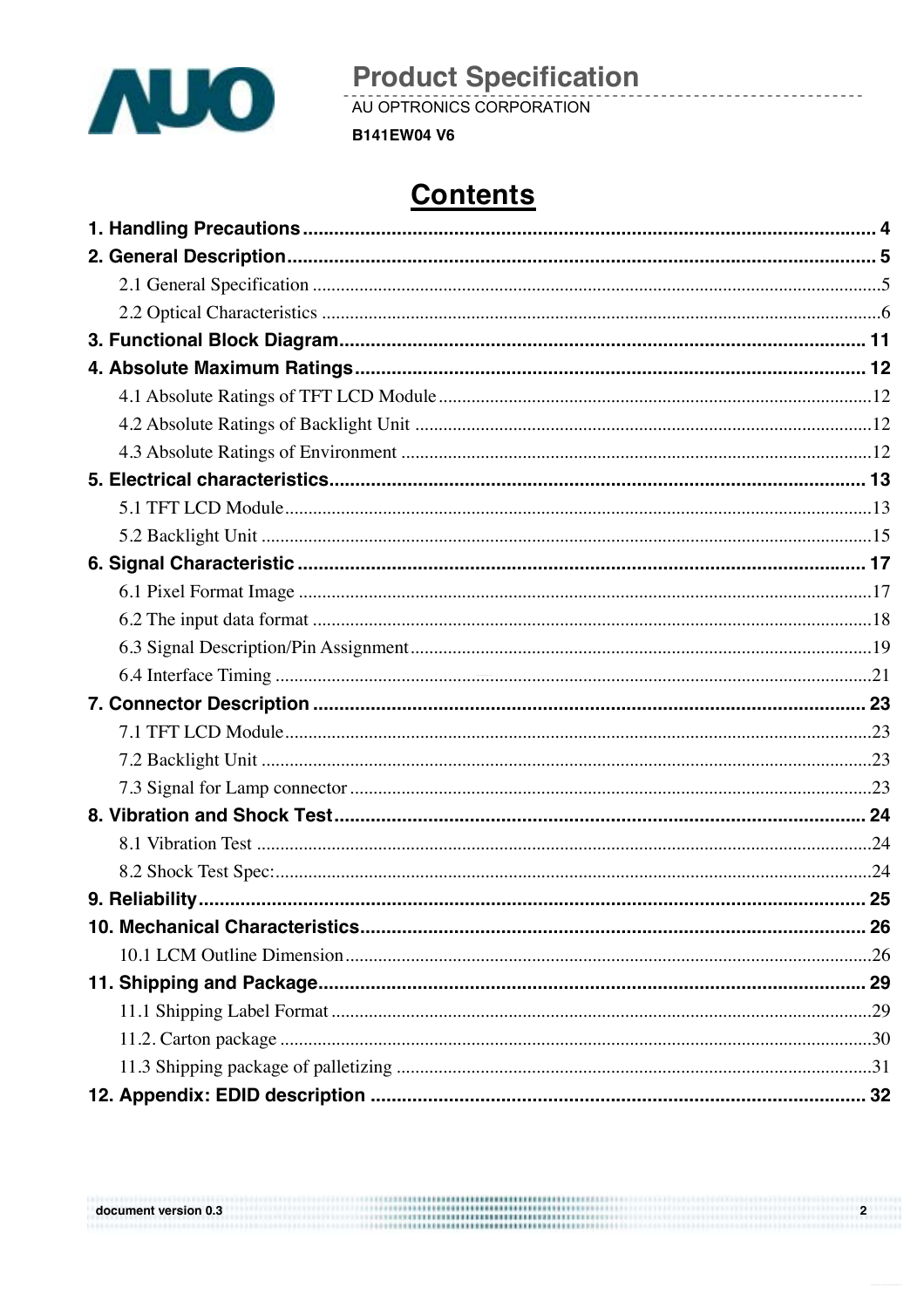

AU OPTRONICS CORPORATION

**B141EW04 V6**

# **Record of Revision**

| <b>Version and Date</b> | Page  | Old description            | <b>New Description</b> | <b>Remark</b> |
|-------------------------|-------|----------------------------|------------------------|---------------|
| 0.1 2007/05/16          | All   | First Edition for Customer |                        |               |
| 0.2 2007/07/03          |       | Preliminary spec           | <b>Final spec</b>      |               |
|                         | 32~39 |                            | EDID 8 steps           |               |
| 0.3 2007/07/13          | 6     |                            | Color Coordinates      |               |
|                         | 32~39 |                            | Add Dell P/N           |               |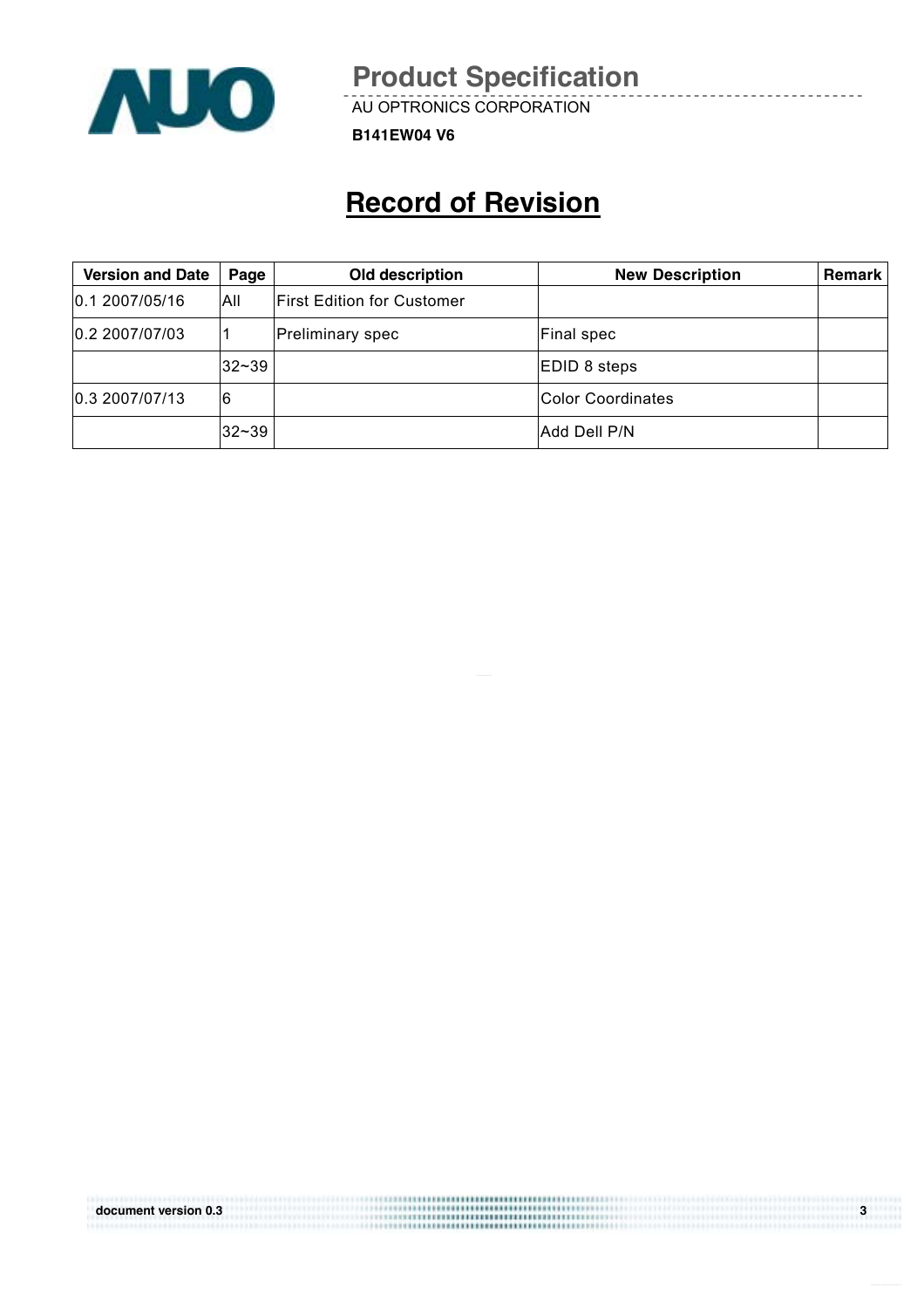

#### **B141EW04 V6**

## **1. Handling Precautions**

- 1) Since front polarizer is easily damaged, pay attention not to scratch it.
- 2) Be sure to turn off power supply when inserting or disconnecting from input connector.
- 3) Wipe off water drop immediately. Long contact with water may cause discoloration or spots.
- 4) When the panel surface is soiled, wipe it with absorbent cotton or other soft cloth.
- 5) Since the panel is made of glass, it may break or crack if dropped or bumped on hard surface.
- 6) Since CMOS LSI is used in this module, take care of static electricity and insure human earth when handling.
- 7) Do not open nor modify the Module Assembly.
- 8) Do not press the reflector sheet at the back of the module to any directions.
- 9) In case if a Module has to be put back into the packing container slot after once it was taken out from the container, do not press the center of the CCFL Reflector edge. Instead, press at the far ends of the CFL Reflector edge softly. Otherwise the TFT Module may be damaged.
- 10) At the insertion or removal of the Signal Interface Connector, be sure not to rotate nor tilt the Interface Connector of the TFT Module.
- 11) After installation of the TFT Module into an enclosure (Notebook PC Bezel, for example), do not twist nor bend the TFT Module even momentary. At designing the enclosure, it should be taken into consideration that no bending/twisting forces are applied to the TFT Module from outside. Otherwise the TFT Module may be damaged.
- 12) Cold cathode fluorescent lamp in LCD contains a small amount of mercury. Please follow local ordinances or regulations for disposal.
- 13) Small amount of materials having no flammability grade is used in the LCD module. The LCD module should be supplied by power complied with requirements of Limited Power Source(, IEC60950 or UL1950), or be applied exemption.
- 14) The LCD module is designed so that the CCFL in it is supplied by Limited Current Circuit(IEC60950 or UL1950). Do not connect the CCFL in Hazardous Voltage Circuit.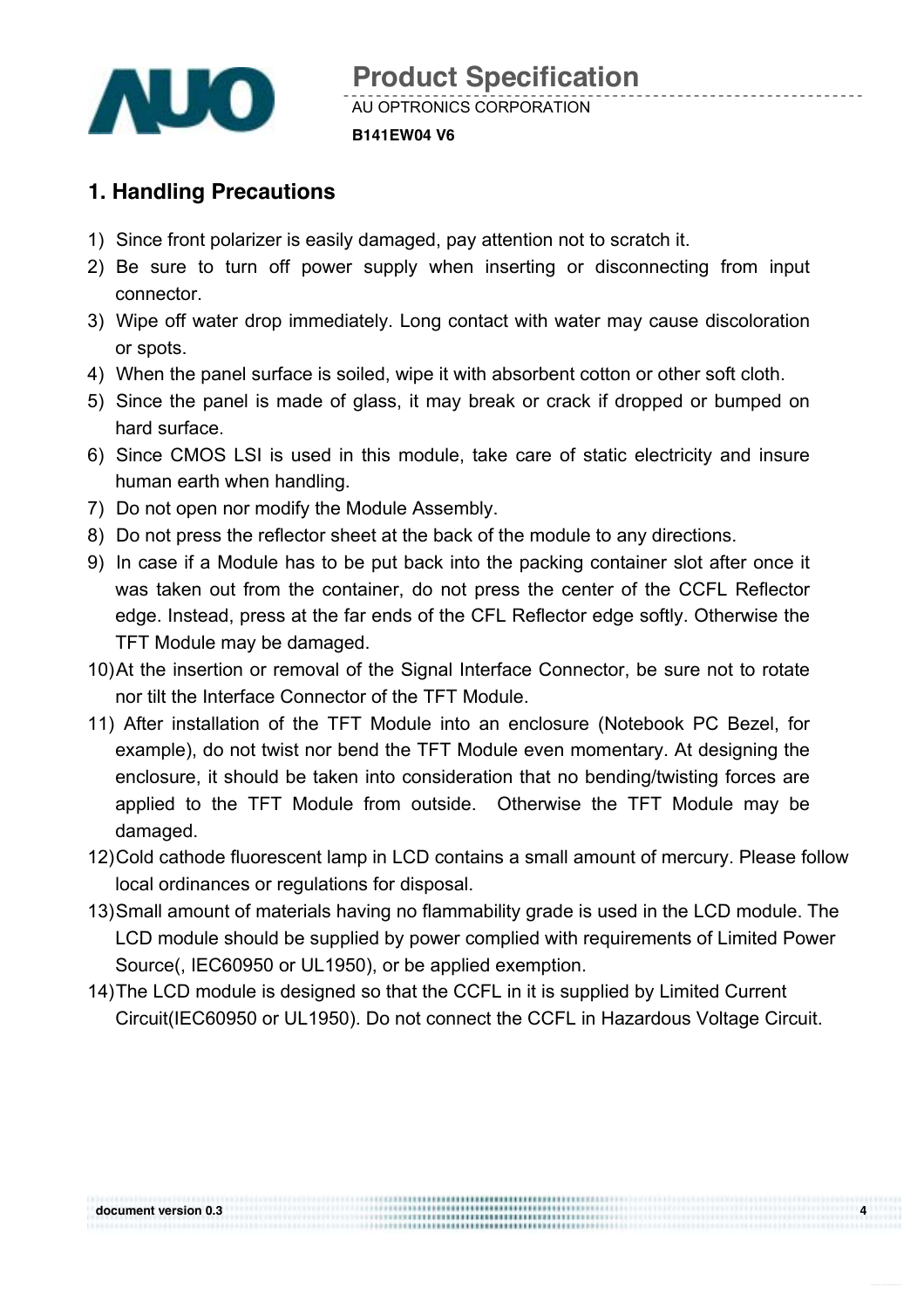

## **2. General Description**

B141EW04 V6 is a Color Active Matrix Liquid Crystal Display composed of a TFT LCD panel, a driver circuit, and backlight system. The screen format is intended to support the WXGA (1280(H) x 800(V)) screen and 262k colors (RGB 6-bits data driver). All input signals are LVDS interface compatible. Inverter of backlight is not included.

B141EW04 V6 is designed for a display unit of notebook style personal computer and industrial machine.

## **2.1 General Specification**

The following items are characteristics summary on the table at 25 ℃ condition:

| <b>Items</b>                                                     | <b>Unit</b>                                            | <b>Specifications</b>                                                 |
|------------------------------------------------------------------|--------------------------------------------------------|-----------------------------------------------------------------------|
| Screen Diagonal                                                  | [mm]                                                   | 357.7 (14.1 W")                                                       |
| <b>Active Area</b>                                               | [mm]                                                   | 303.36(H) x 189.6 (V)                                                 |
| Pixels H x V                                                     |                                                        | 1280x3(RGB) x 800                                                     |
| <b>Pixel Pitch</b>                                               | [mm]                                                   | 0.237                                                                 |
| <b>Pixel Arrangement</b>                                         |                                                        | R.G.B. Vertical Stripe                                                |
| <b>Display Mode</b>                                              |                                                        | Normally White                                                        |
| White Luminance (ICCFL=6.3mA)<br>Note: ICCFL is lamp current     | [ $cd/m2$ ]                                            | 220 Typ. (5 points average)<br>200 Min. (5 points average)<br>(Note1) |
| <b>Luminance Uniformity</b>                                      |                                                        | $1.2$ max. (5 points)                                                 |
| <b>Contrast Ratio</b>                                            |                                                        | 350:1 Typ., 300:1 Min.                                                |
| <b>Optical Rise Time/Fall Time</b>                               | [msec]                                                 | 16 Typ., 25 Max.                                                      |
| Nominal Input Voltage VDD                                        | [Volt]                                                 | $+3.3$ Typ.                                                           |
| <b>Power Consumption</b>                                         | [Watt]                                                 | 5.8 Typ (W/O Inverter) @6.0mA                                         |
| Weight (W/O inverter)                                            | [Grams]                                                | 410 g Typ., 440g Max.                                                 |
| <b>Physical Size</b>                                             | [mm]                                                   | 320 max. (W) x 206 max. (H) x 5.5 max. (T).                           |
| <b>Electrical Interface</b>                                      |                                                        | R/G/B Data, 3 Sync, Signals, Clock (4 pairs<br>LVDS)                  |
| <b>Surface Treatment</b>                                         |                                                        | Hard coating 3H, Glare type                                           |
| <b>Support Color</b>                                             |                                                        | 262K colors (RGB 6-bit)                                               |
| <b>Temperature Range</b><br>Operating<br>Storage (Non-Operating) | $\lceil{^{\circ}C}\rceil$<br>$\lceil{^{\circ}C}\rceil$ | 0 to $+50$<br>$-20$ to $+60$                                          |
| <b>RoHS Compliance</b>                                           |                                                        | <b>RoHS Compliance</b>                                                |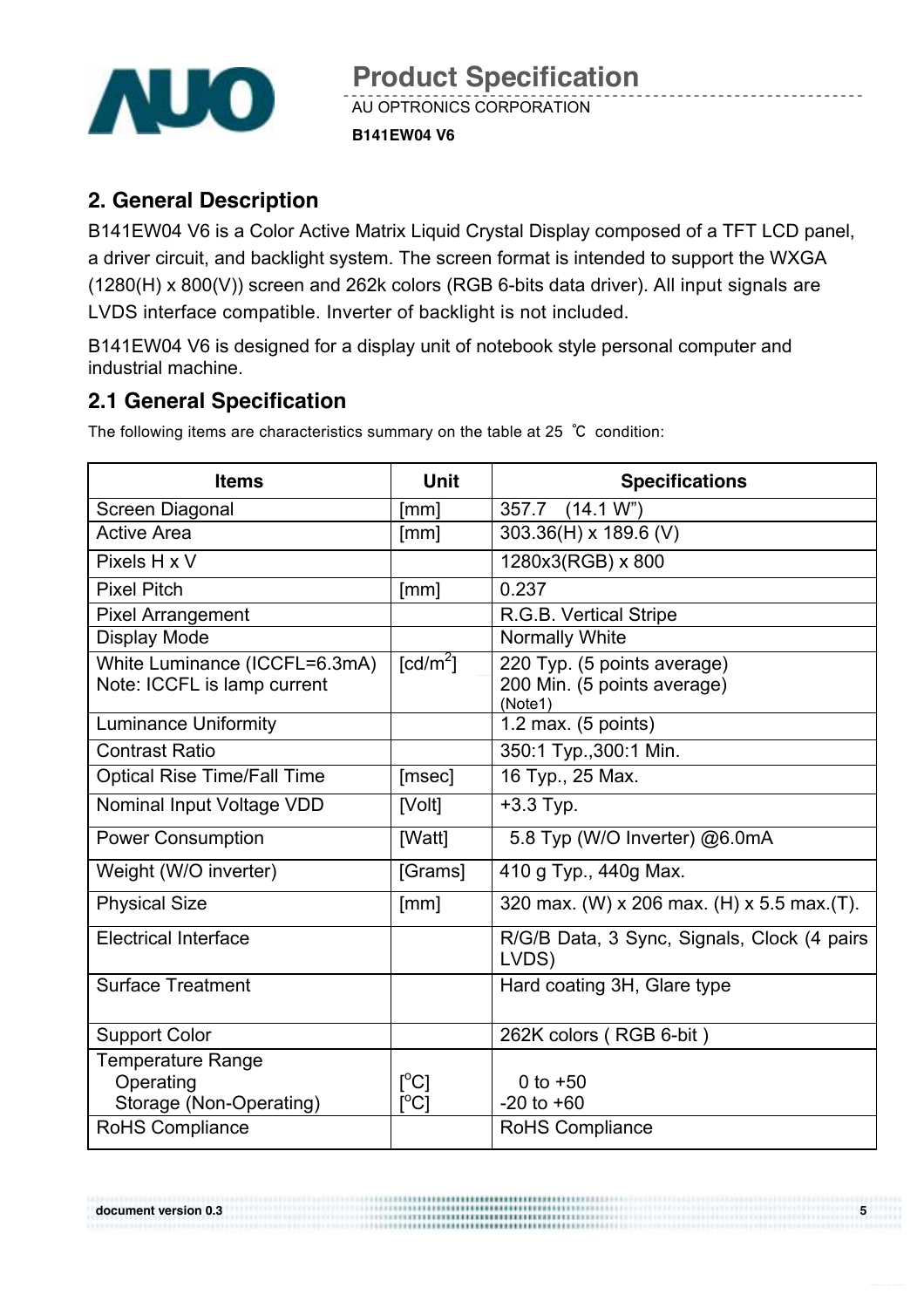

AU OPTRONICS CORPORATION

**B141EW04 V6**

### **2.2 Optical Characteristics**

The optical characteristics are measured under stable conditions at 25℃ (Room Temperature):

| Item                                  | <b>Unit</b>            | <b>Conditions</b>                            | Min.     | Typ.     | Max.  | <b>Note</b>    |
|---------------------------------------|------------------------|----------------------------------------------|----------|----------|-------|----------------|
| <b>White Luminance</b><br>IccFL=6.0mA | $\lceil cd/m^2 \rceil$ | 5 points average                             | 200      | 220      |       | 1, 4, 5.       |
| <b>Viewing Angle</b>                  | [degree]<br>[degree]   | Horizontal<br>(Right)<br>$CR = 10$<br>(Left) | 40<br>40 | 45<br>45 |       | 9              |
|                                       | [degree]               | Vertical<br>(Upper)<br>$CR = 10$<br>(Lower)  | 10       | 20       |       |                |
|                                       | [degree]               |                                              | 30       | 35       |       |                |
| <b>Luminance Uniformity</b>           |                        | 5 Points                                     |          |          | 1.2   | $\mathbf{1}$   |
| <b>Luminance Uniformity</b>           |                        | 13 Points                                    |          |          | 1.8   | $\overline{2}$ |
| <b>CR: Contrast Ratio</b>             |                        |                                              | 300      | 350      |       | 6              |
| <b>Cross talk</b>                     | $\frac{0}{0}$          |                                              |          |          | 1.4   | $\overline{7}$ |
| <b>Response Time</b>                  | [msec]                 | Rising                                       |          | 5        | 8     | 8              |
|                                       | [msec]                 | Falling                                      |          | 11       | 17    |                |
|                                       | [msec]                 | Rising + Falling                             |          | 16       | 25    |                |
| Color / Chromaticity                  |                        | Red x                                        | 0.555    | 0.575    | 0.595 |                |
| Coordinates<br>(CIE 1931)             |                        | Red y                                        | 0.315    | 0.335    | 0.355 |                |
|                                       |                        | Green x                                      | 0.295    | 0.315    | 0.335 |                |
|                                       |                        | Green y                                      | 0.540    | 0.560    | 0.580 |                |
|                                       |                        | Blue x                                       | 0.135    | 0.155    | 0.175 |                |
|                                       |                        | Blue y                                       | 0.105    | 0.125    | 0.145 |                |
|                                       |                        | White x                                      | 0.293    | 0.313    | 0.333 |                |
|                                       |                        | White y                                      | 0.309    | 0.329    | 0.349 |                |

Note 1: 5 points position (Display area : 303.7 (H) x 189.8(V)mm)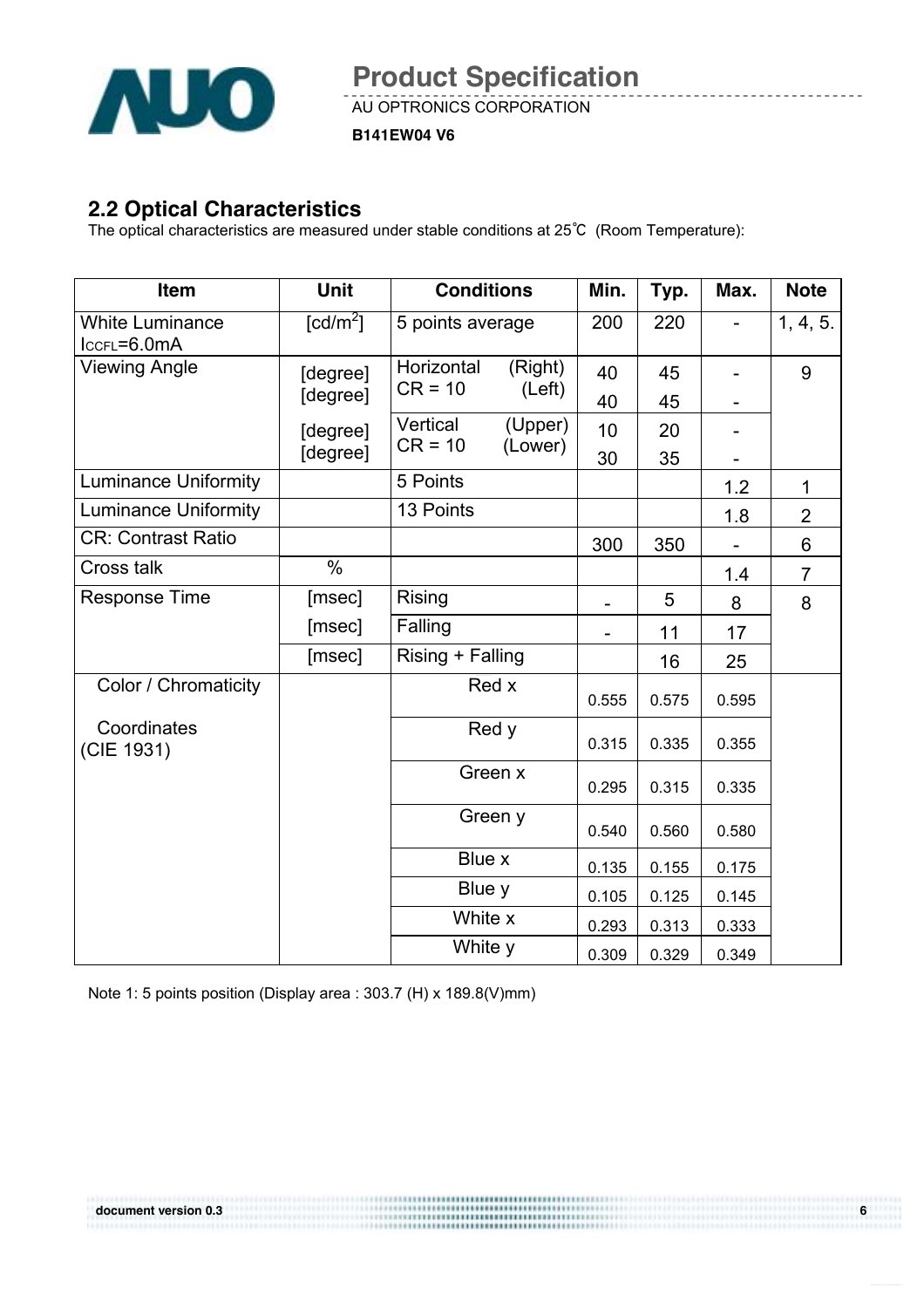

AU OPTRONICS CORPORATION

**B141EW04 V6**



Note 2: 13 points position



Note 3: The luminance uniformity of 5 and 13 points is defined by dividing the maximum luminance values by the minimum test point luminance

|                         | Maximum Brightness of five points |                                       |
|-------------------------|-----------------------------------|---------------------------------------|
| $\delta_{\text{W5}}$    |                                   | Minimum Brightness of five<br>points  |
|                         | $=$                               | Maximum Brightness of thirteen points |
| $\delta$ <sub>W13</sub> |                                   | Minimum Brightness of thirteen points |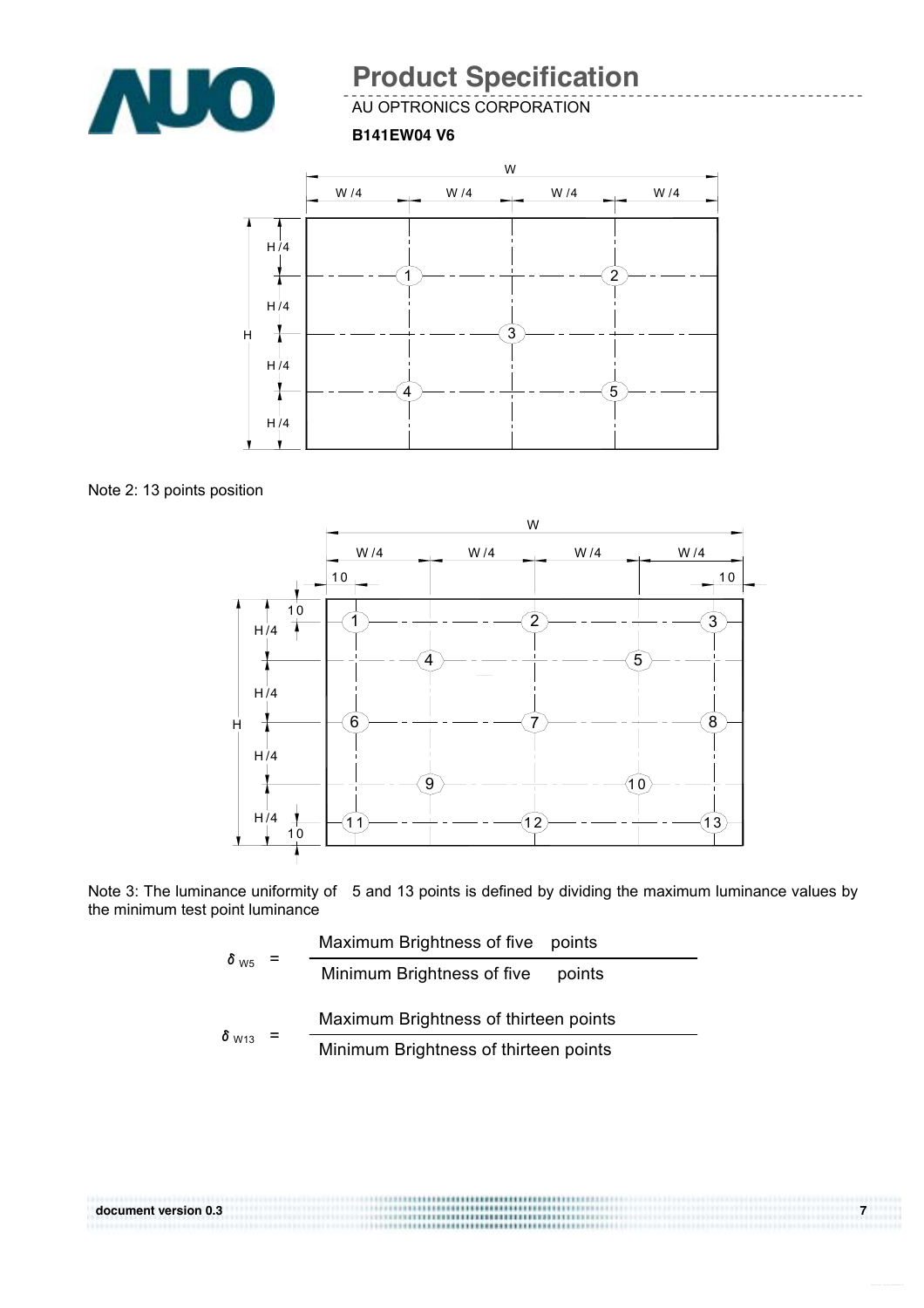

#### Note 4: Measurement method

The LCD module should be stabilized at given temperature for 30 minutes to avoid abrupt temperature change during measuring. In order to stabilize the luminance, the measurement should be executed after lighting Backlight for 30 minutes in a stable, windless and dark room.



Center of the screen

Note  $5:$  Definition of Average Luminance of White  $(Y_1)$ :

Measure the luminance of gray level 63 at 5 points,  $Y_L = [L (1) + L (2) + L (3) + L (4) + L (5)]$  / 5

L (x) is corresponding to the luminance of the point X at Figure in Note (1).

Note 6: Definition of contrast ratio:

Contrast ratio is calculated with the following formula.

Contrast ratio (CR)= Brightness on the "White" state Brightness on the "Black" state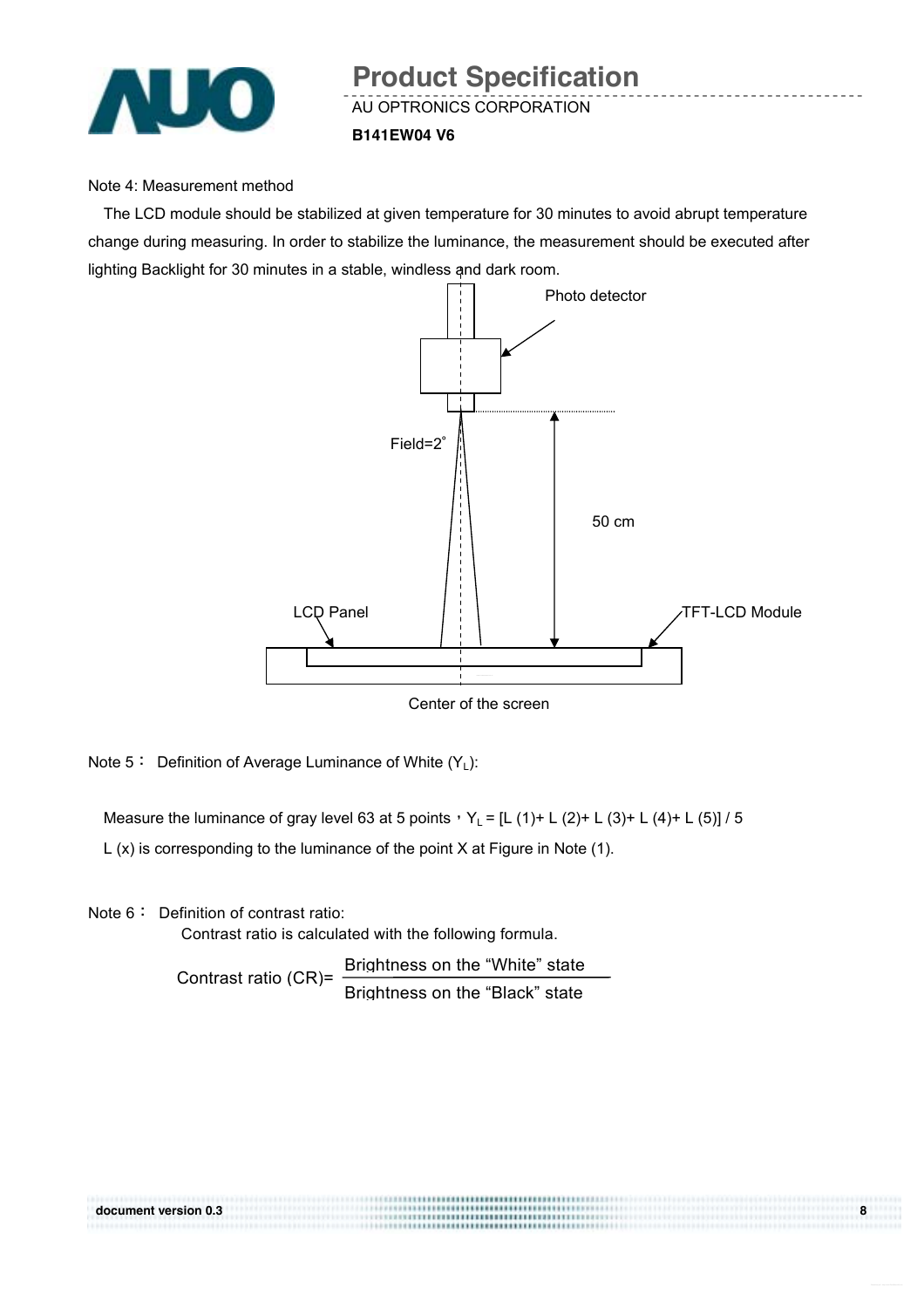

**B141EW04 V6**

Note 7: Definition of Cross Talk (CT)  $CT = |Y_B - Y_A| / Y_A \times 100$  (%)

Where

YA = Luminance of measured location without gray level 0 pattern (cd/m2)

 $Y_B$  = Luminance of measured location with gray level 0 pattern (cd/m<sub>2</sub>)



Note 8: Definition of response time:

The output signals of BM-7 or equivalent are measured when the input signals are changed from "Black" to "White" (falling time) and from "White" to "Black" (rising time), respectively. The response time interval between the 10% and 90% of amplitudes. Refer to figure as below.

,,,,,,,,,,,,,,,,,,,,,,,,,,,,,

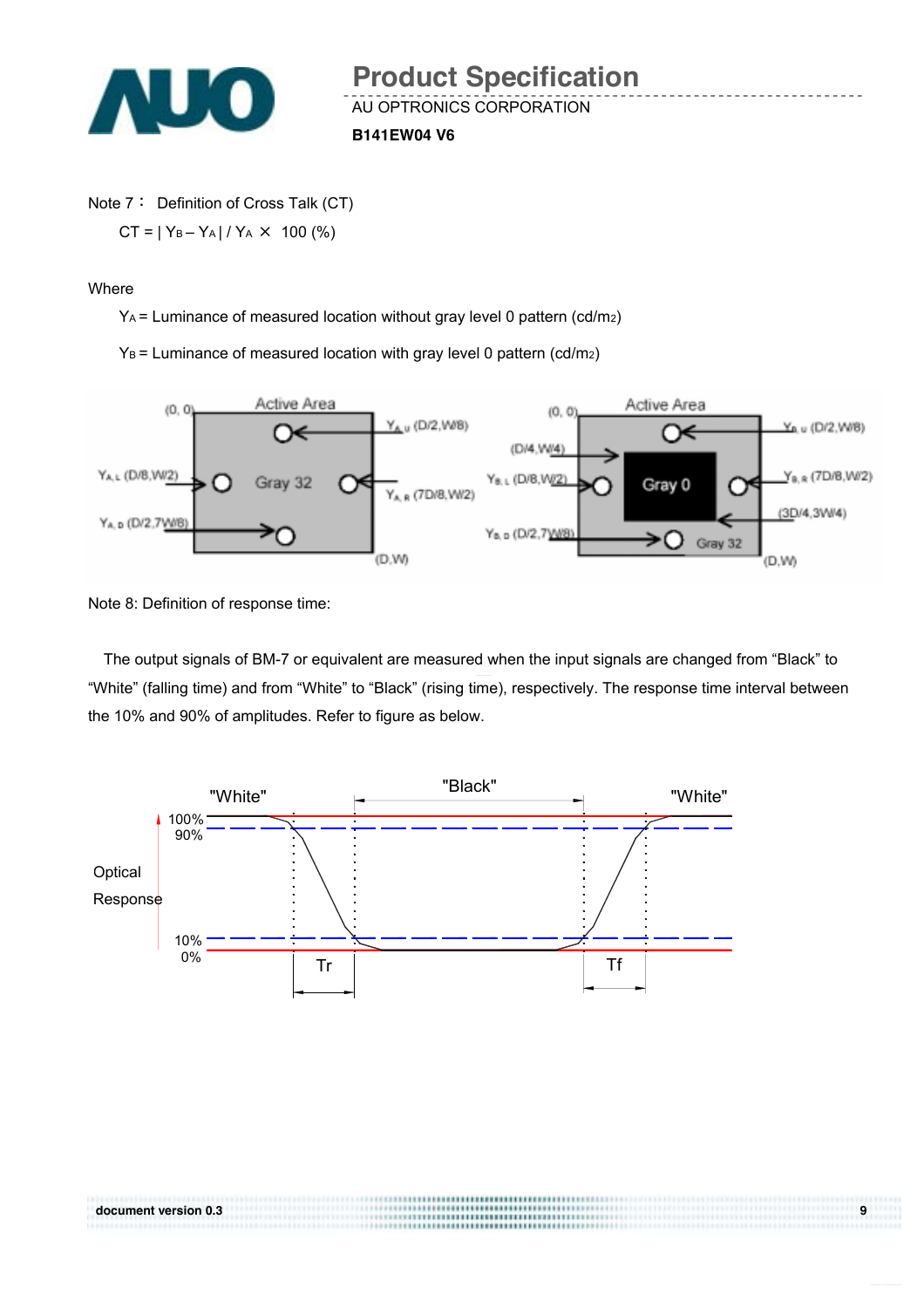

## AU OPTRONICS CORPORATION **B141EW04 V6 Product Specification**

#### Note 9. Definition of viewing angle

Viewing angle is the measurement of contrast ratio ≧10, at the screen center, over a 180° horizontal and 180° vertical range (off-normal viewing angles). The 180° viewing angle range is broken down as follows; 90° (θ) horizontal left and right and 90° (Φ) vertical, high (up) and low (down). The measurement direction is typically perpendicular to the display surface with the screen rotated about its center to develop the desired measurement viewing angle.

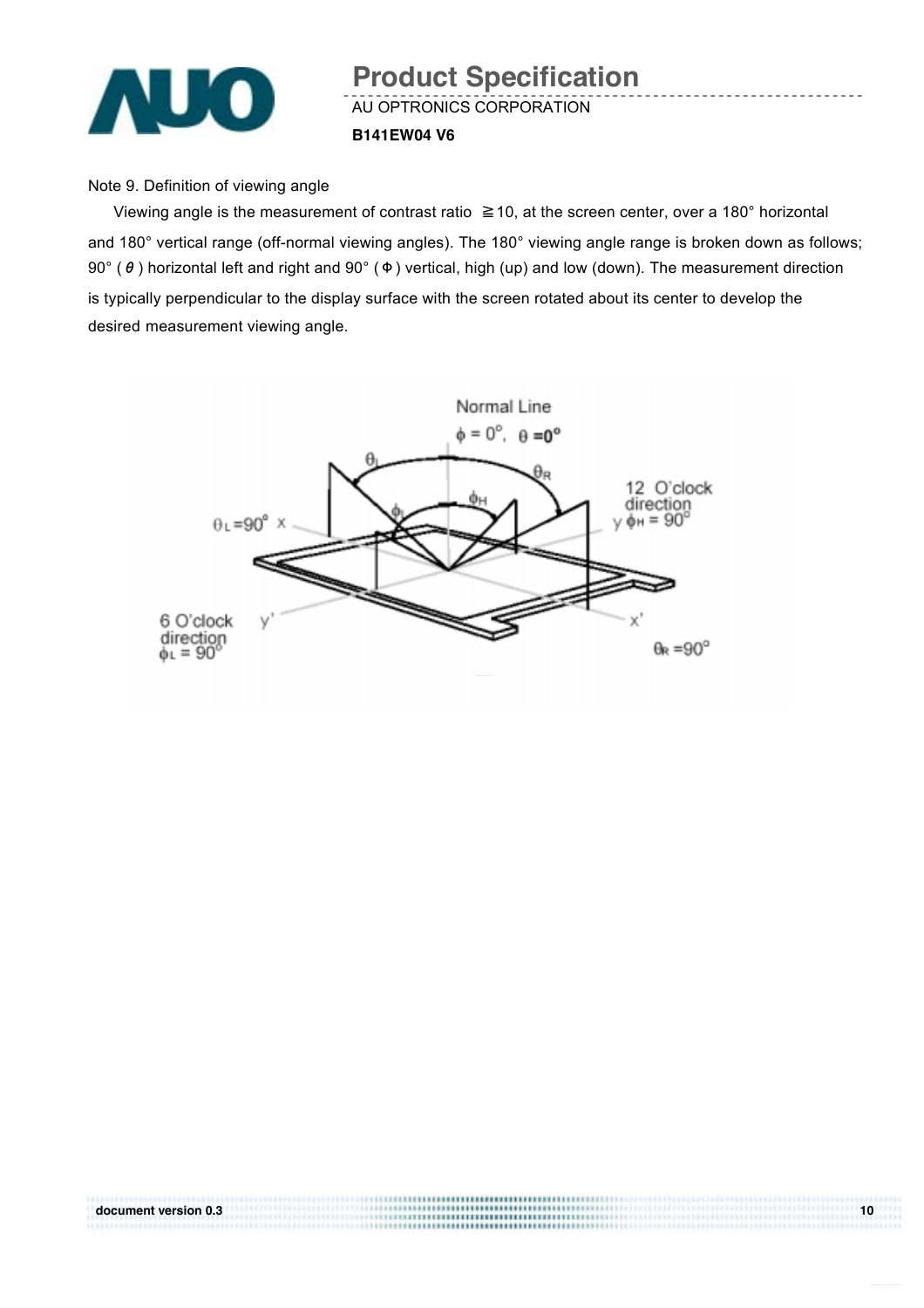

AU OPTRONICS CORPORATION

**B141EW04 V6**

### **3. Functional Block Diagram**

The following diagram shows the functional block of the 14. 1inches wide Color TFT/LCD Module:

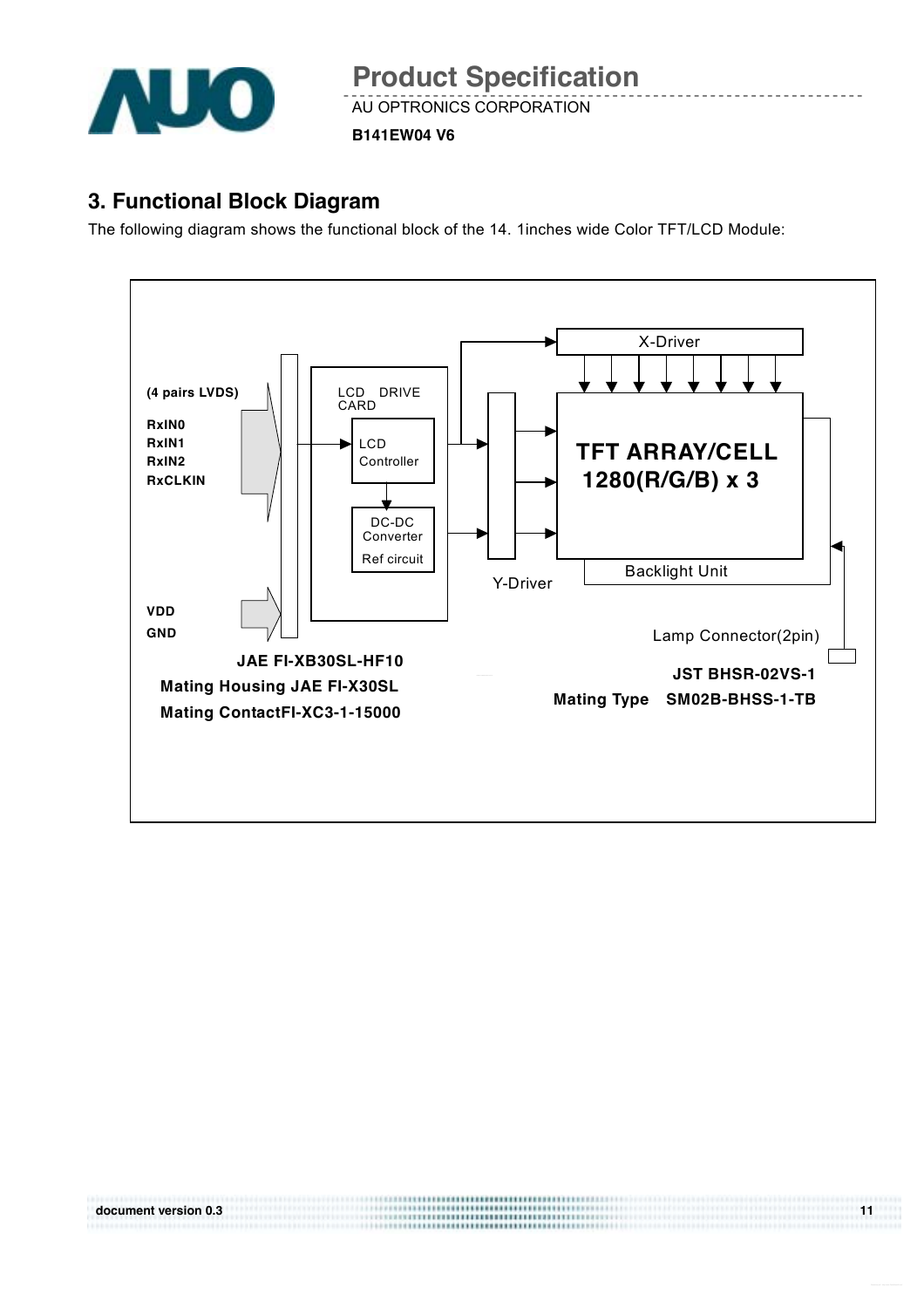

AU OPTRONICS CORPORATION

#### **B141EW04 V6**

### **4. Absolute Maximum Ratings**

Absolute maximum ratings of the module is as following:

### **4.1 Absolute Ratings of TFT LCD Module**

| Item                    | Svmbol | Min  | Max  | Unit   | <b>Conditions</b> |
|-------------------------|--------|------|------|--------|-------------------|
| Logic/LCD Drive Voltage | VDD    | −∪.∪ | +4.∪ | [Volt] | Note              |

### **4.2 Absolute Ratings of Backlight Unit**

| ltem                 | Svmbol    | Min        | <b>Max</b>     | Unit       | <b>Conditions</b> |
|----------------------|-----------|------------|----------------|------------|-------------------|
| ∩∩⊏<br>Current<br>ات | ∩⊏<br>◡┌∟ | ח מ<br>v.v | cε<br>∽<br>∪.∪ | $[mA]$ rms | Note<br>ے, ا      |

### **4.3 Absolute Ratings of Environment**

| Item                         | Symbol     | Min | Max   | Unit                                    | <b>Conditions</b> |
|------------------------------|------------|-----|-------|-----------------------------------------|-------------------|
| <b>Operating Temperature</b> | TOP        |     | $+50$ | $\mathsf{I}^\circ\mathsf{C}$            | Note 3            |
| <b>Operation Humidity</b>    | <b>HOP</b> | 5   | 95    | [%RH]                                   | Note 3            |
| Storage Temperature          | TST        | -20 | +60   | $\mathsf{I}^\circ\mathsf{C} \mathsf{I}$ | Note 3            |
| <b>Storage Humidity</b>      | <b>HST</b> | 5   | 95    | [%RH]                                   | Note 3            |

Note 1: At Ta (25℃ )

Note 2: Permanent damage to the device may occur if exceed maximum values

Note 3: For quality performance, please refer to AUO IIS(Incoming Inspection Standard).



**document version 0.3** 12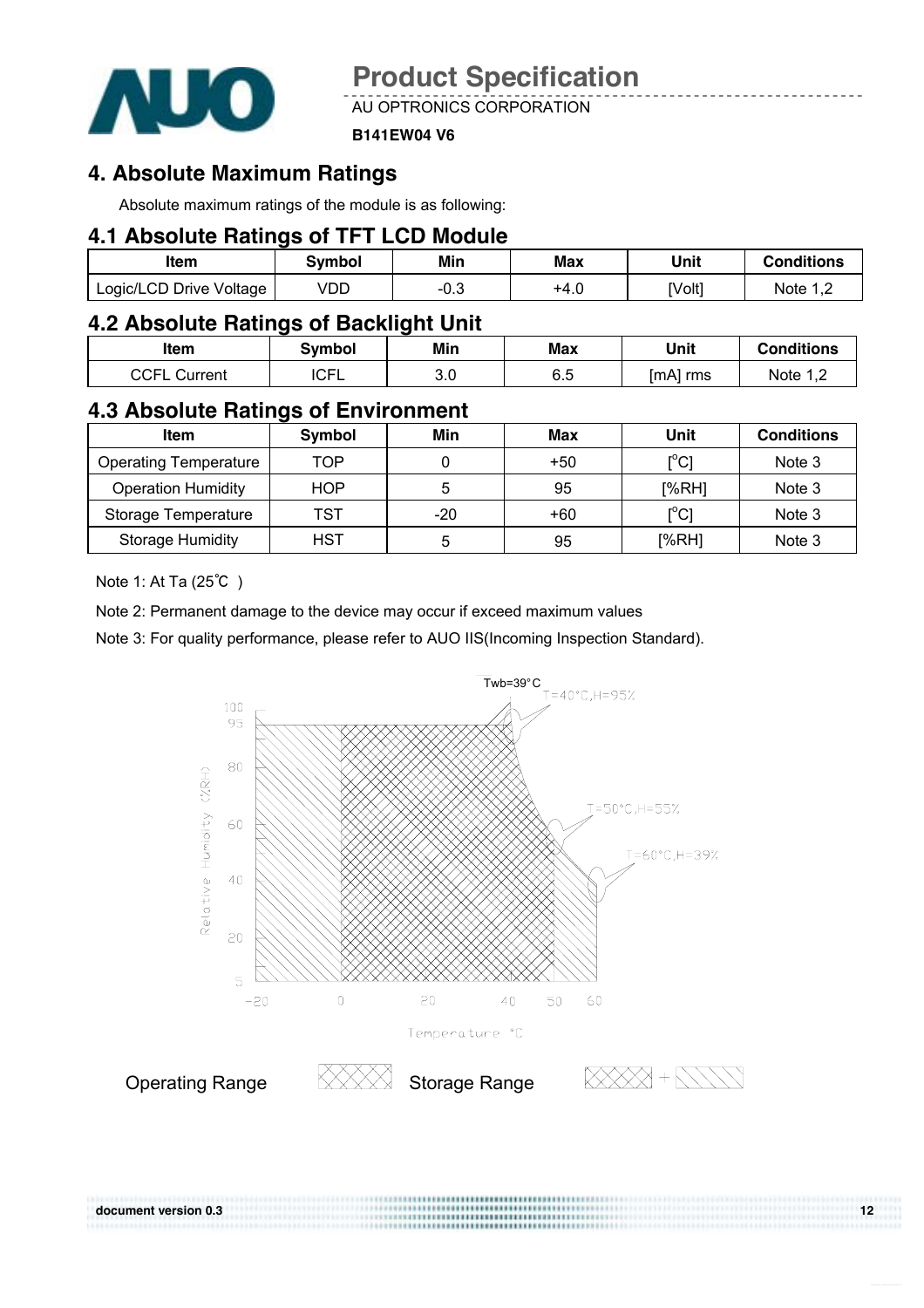

AU OPTRONICS CORPORATION

#### **B141EW04 V6**

### **5. Electrical characteristics**

### **5.1 TFT LCD Module**

#### **5.1.1 Power Specification**

Input power specifications are as follows;

| <b>Symble</b> | <b>Parameter</b>      | Min | Typ  | <b>Max</b> | <b>Units</b> | <b>Note</b> |
|---------------|-----------------------|-----|------|------------|--------------|-------------|
| <b>VDD</b>    | Logic/LCD Drive       | 3.0 | 3.3  | 3.6        | [Volt]       |             |
|               | Voltage               |     |      |            |              |             |
| <b>PDD</b>    | <b>VDD Power</b>      |     | 1.0. |            | [Watt]       | Note 1      |
| <b>IDD</b>    | <b>IDD Current</b>    |     | 331  |            | [mA]         | Note 1      |
| <b>IRush</b>  | <b>Inrush Current</b> |     | 810  | 1500       | [MA]         | Note 2      |
| <b>VDDrp</b>  | Allowable             |     |      | 100        | [mV]         |             |
|               | Logic/LCD Drive       |     |      |            | $p-p$        |             |
|               | <b>Ripple Voltage</b> |     |      |            |              |             |

Note 1: Maximum Measurement Condition: Black Patterm

Note 2: Measure Condition





**Vin rising time**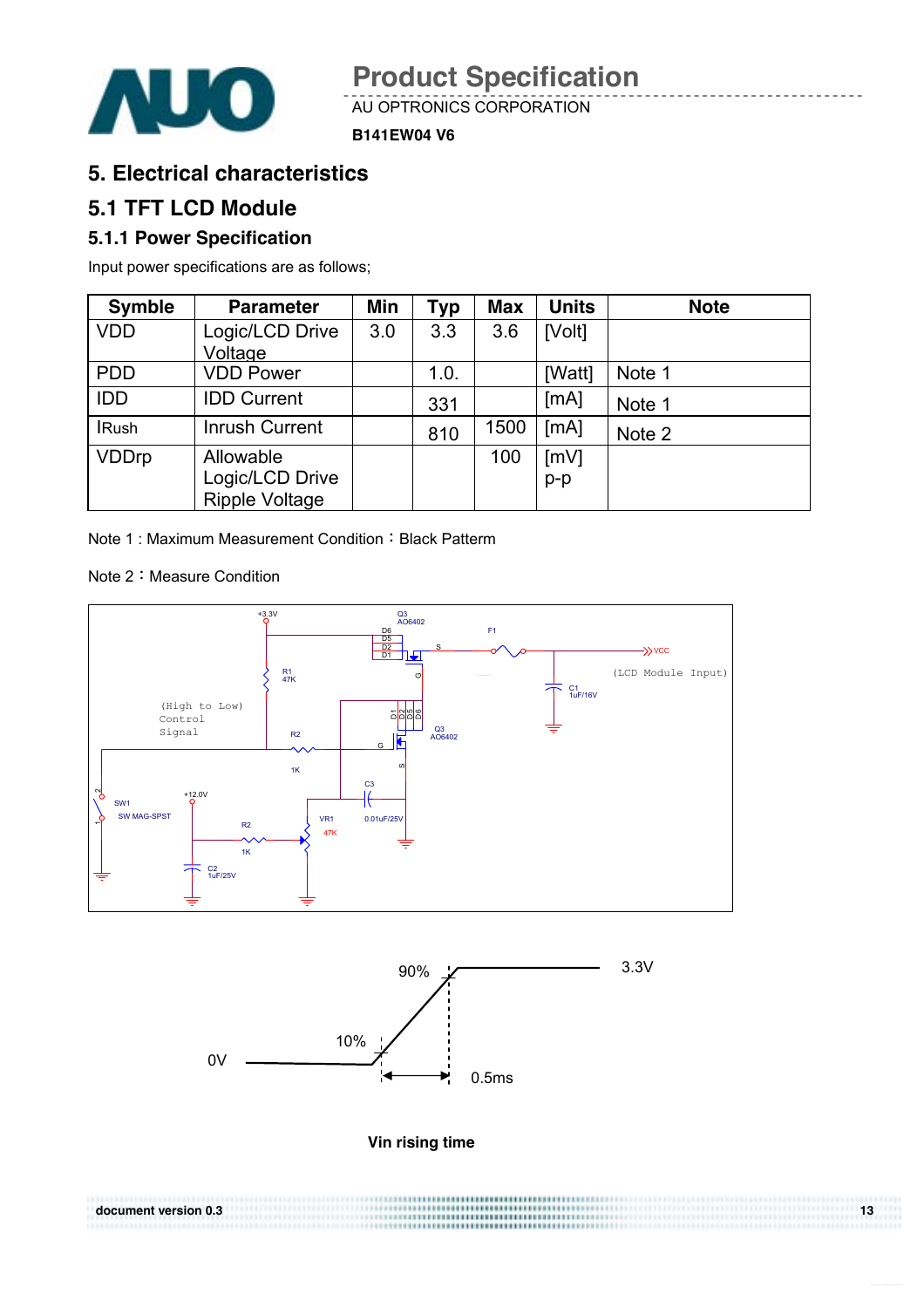

**B141EW04 V6**

#### **5.1.2 Signal Electrical Characteristics**

Input signals shall be low or High-impedance state when VDD is off.

Signal electrical characteristics are as follows;

| <b>Parameter</b> | <b>Condition</b>                                 | Min    | <b>Max</b> | Unit               |
|------------------|--------------------------------------------------|--------|------------|--------------------|
| Vth              | Differential Input High<br>Threshold (Vcm=+1.2V) |        | 100        | $\lceil mV \rceil$ |
| Vtl              | Differential Input Low<br>Threshold (Vcm=+1.2V)  | $-100$ |            | $\lceil mV \rceil$ |
| Vcm              | Differential Input<br><b>Common Mode Voltage</b> | 1.125  | 1.375      | [V]                |

Note: LVDS Differential Voltage

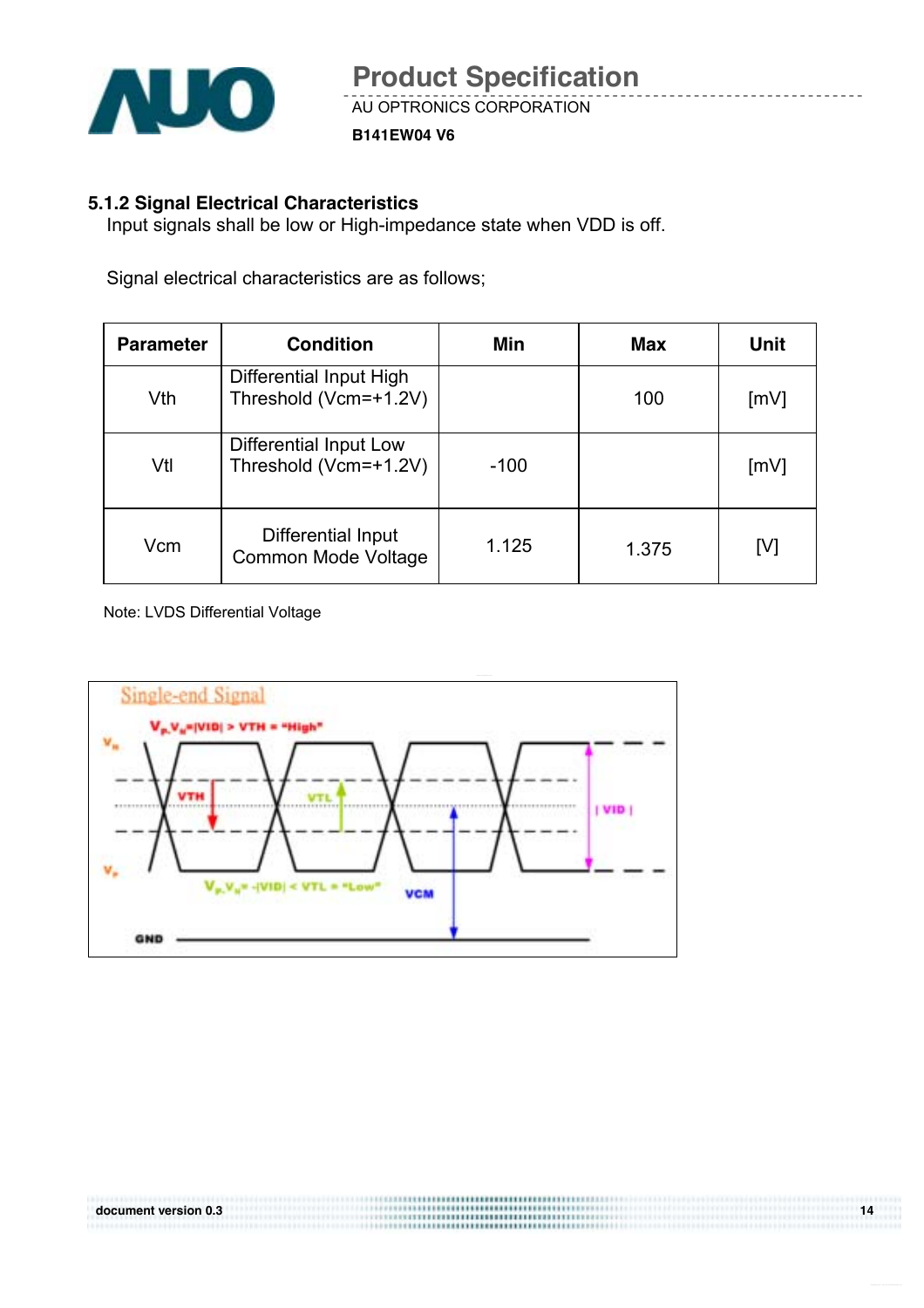

AU OPTRONICS CORPORATION

**B141EW04 V6**

## **5.2 Backlight Unit**

Parameter guideline for CCFL Inverter

| <b>Parameter</b>                           | Min | <b>Typ</b> | <b>Max</b> | <b>Units</b>           | <b>Condition</b>                        |
|--------------------------------------------|-----|------------|------------|------------------------|-----------------------------------------|
| <b>White Luminance</b><br>5 points average | 200 | 220        |            | $\lceil cd/m^2 \rceil$ | $(Ta=25^{\circ}C)$                      |
| <b>CCFL current(ICCFL)</b>                 | 3.0 | 6.0        | 6.5        | $[mA]$ rms             | $(Ta=25^{\circ}C)$<br>Note 2            |
| <b>CCFL Frequency(FCCFL)</b>               | 50  | 55         | 60         | [KHz]                  | $(Ta=25^{\circ}C)$<br>Note $3,4$        |
| CCFL Ignition Voltage(Vs)                  |     |            | 1560       | [Volt] rms             | $(Ta=0^{\circ}C)$<br>Note 5             |
| CCFL Ignition Voltage(Vs)                  |     |            | 1370       | [Volt] rms             | $(Ta = 25^{\circ}C)$<br>Note 5          |
| CCFL discharge time (sec)                  |     |            |            |                        | $(Ta = 25^{\circ}C)$<br>Note 4          |
| <b>CCFL Voltage (Reference)</b><br>(VCCFL) | 612 | 680        | 748        | [Volt] rms             | $(Ta=25^{\circ}C)$<br>Note <sub>6</sub> |
| <b>CCFL Power consumption</b><br>(PCCFL)   |     | 4.2        |            | [Watt]                 | $(Ta=25^{\circ}C)$<br>Note <sub>6</sub> |

Note 1: Typ are AUO recommended Design Points.

\*1 All of characteristics listed are measured under the condition using the AUO Test inverter.

\*2 In case of using an inverter other than listed, it is recommended to check the inverter carefully.

Sometimes, interfering noise stripes appear on the screen, and substandard luminance or flicker at low power may happen.

\*3 In designing an inverter, it is suggested to check safety circuit very carefully. Impedance of CCFL, for instance, becomes more than 1 [M ohm] when CFL is damaged.

\*4 Generally, CCFL has some amount of delay time after applying kick-off voltage. It is recommended to keep on applying kick-off voltage for 1 [Sec] until discharge.

\*5 CCFL discharge frequency must be carefully chosen so as not to produce interfering noise stripes on the screen.

\*6 Reducing CCFL current increases CCFL discharge voltage and generally increases CCFL discharge frequency. So all the parameters of an inverter should be carefully designed so as not to produce too much leakage current from high-voltage output of the inverter.

Note 2: It should be employed the inverter which has "Duty Dimming", if ICCFL is less than 4mA.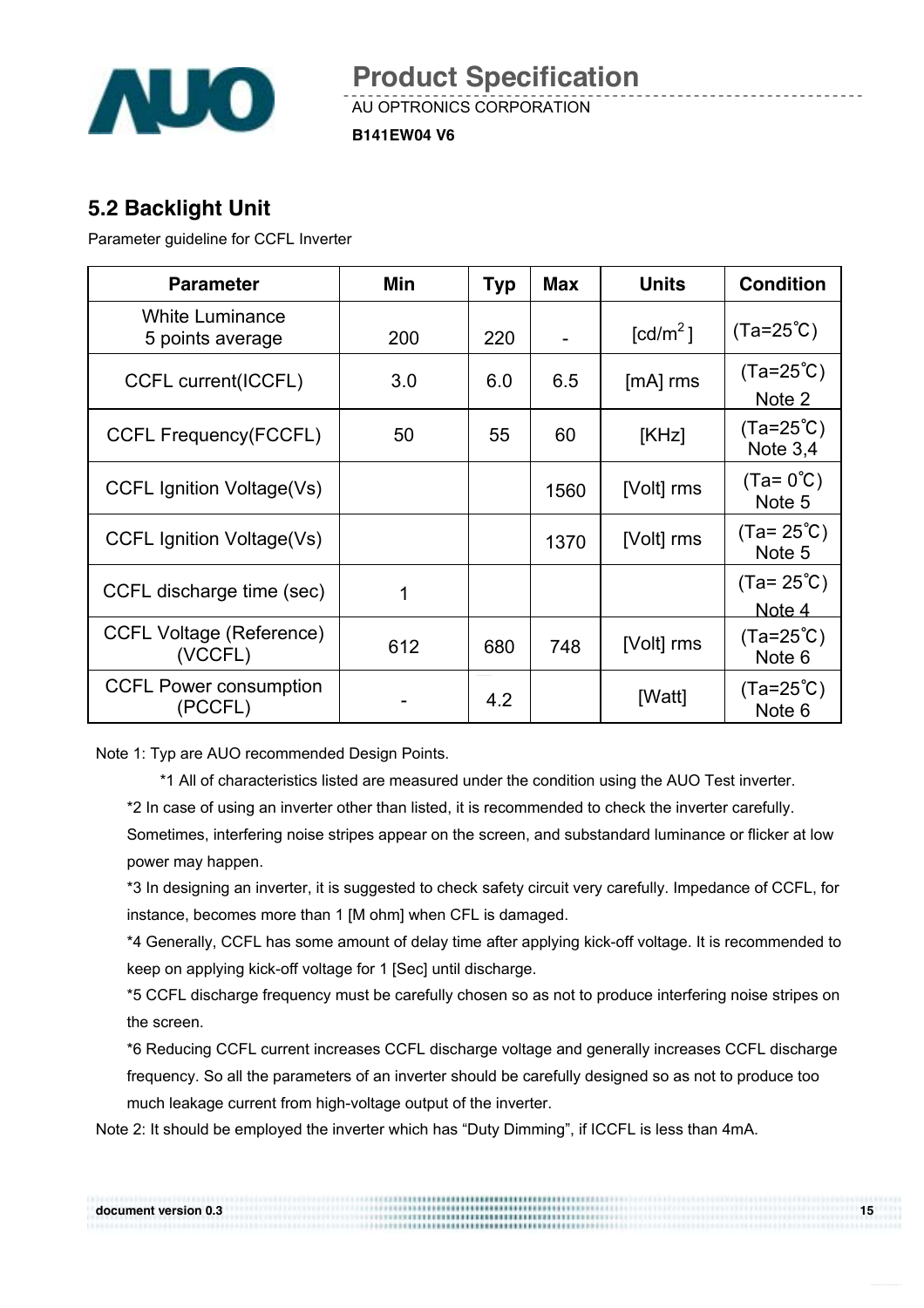

AU OPTRONICS CORPORATION

#### **B141EW04 V6**

Note 3: CCFL discharge frequency should be carefully determined to avoid interference between inverter and TFT LCD.

Note 4: The frequency range will not affect to lamp life and reliability characteristics.

Note 5: CCFL inverter should be able to give out a power that has a generating capacity of over 1,430 voltage. Lamp units need 1,400 voltage minimum for ignition.

Note 6: Calculator value for reference (ICCFL×VCCFL=PCCFL)

Note 7: Requirements for a system inverter design, which is intended to have a better display performance, a better power efficiency and a more reliable lamp, are following.

..............................

It shall help increase the lamp lifetime and reduce leakage current.

a. The asymmetry rate of the inverter waveform should be less than 10%.

b. The distortion rate of the waveform should bewithin  $\sqrt{2}$   $\pm$  0%.

\* Inverter output waveform had better be more similar to ideal sine wave.





**document version 0.3 16 16**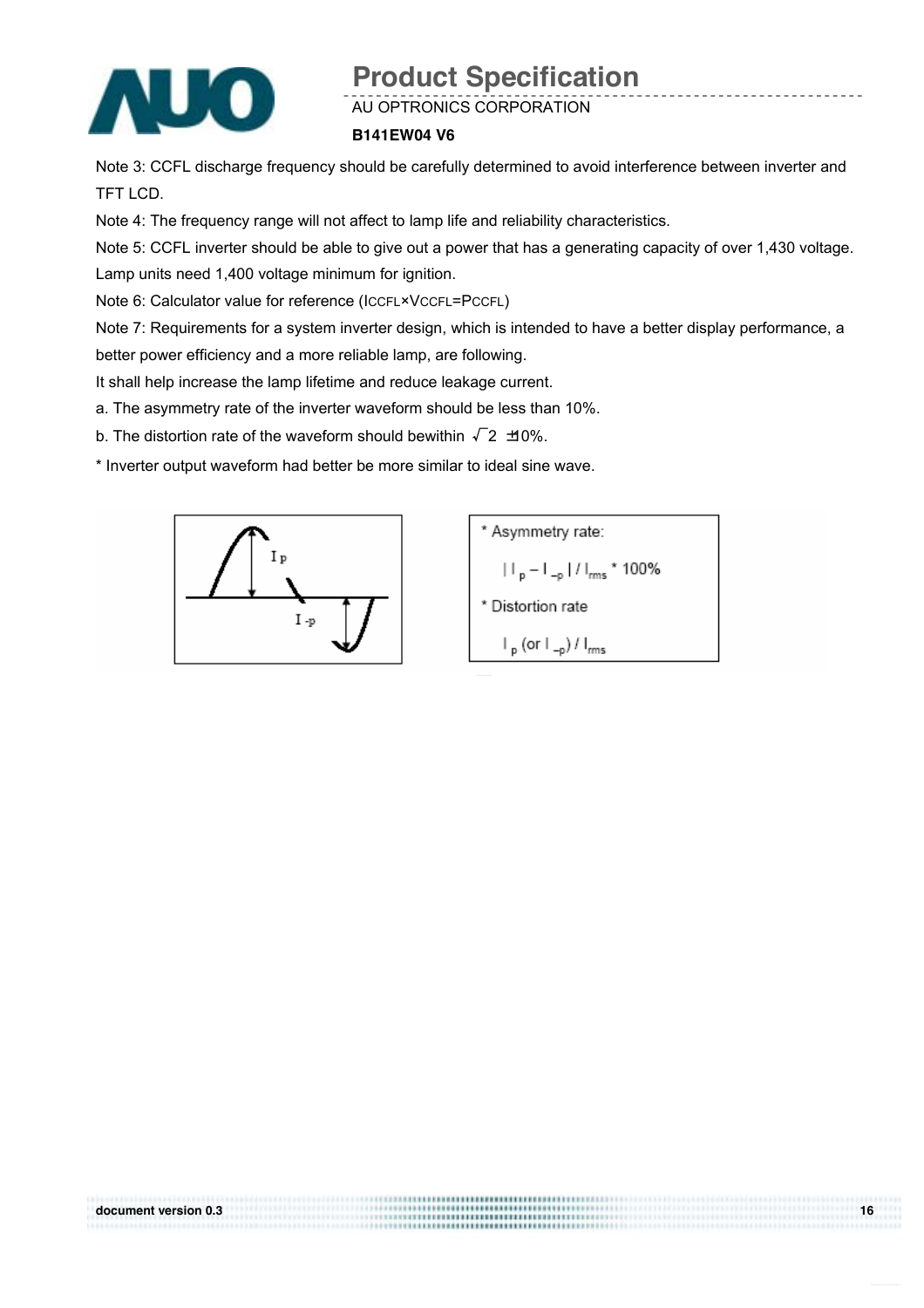

AU OPTRONICS CORPORATION

**B141EW04 V6**

## **6. Signal Characteristic**

## **6.1 Pixel Format Image**

Following figure shows the relationship of the input signals and LCD pixel format.

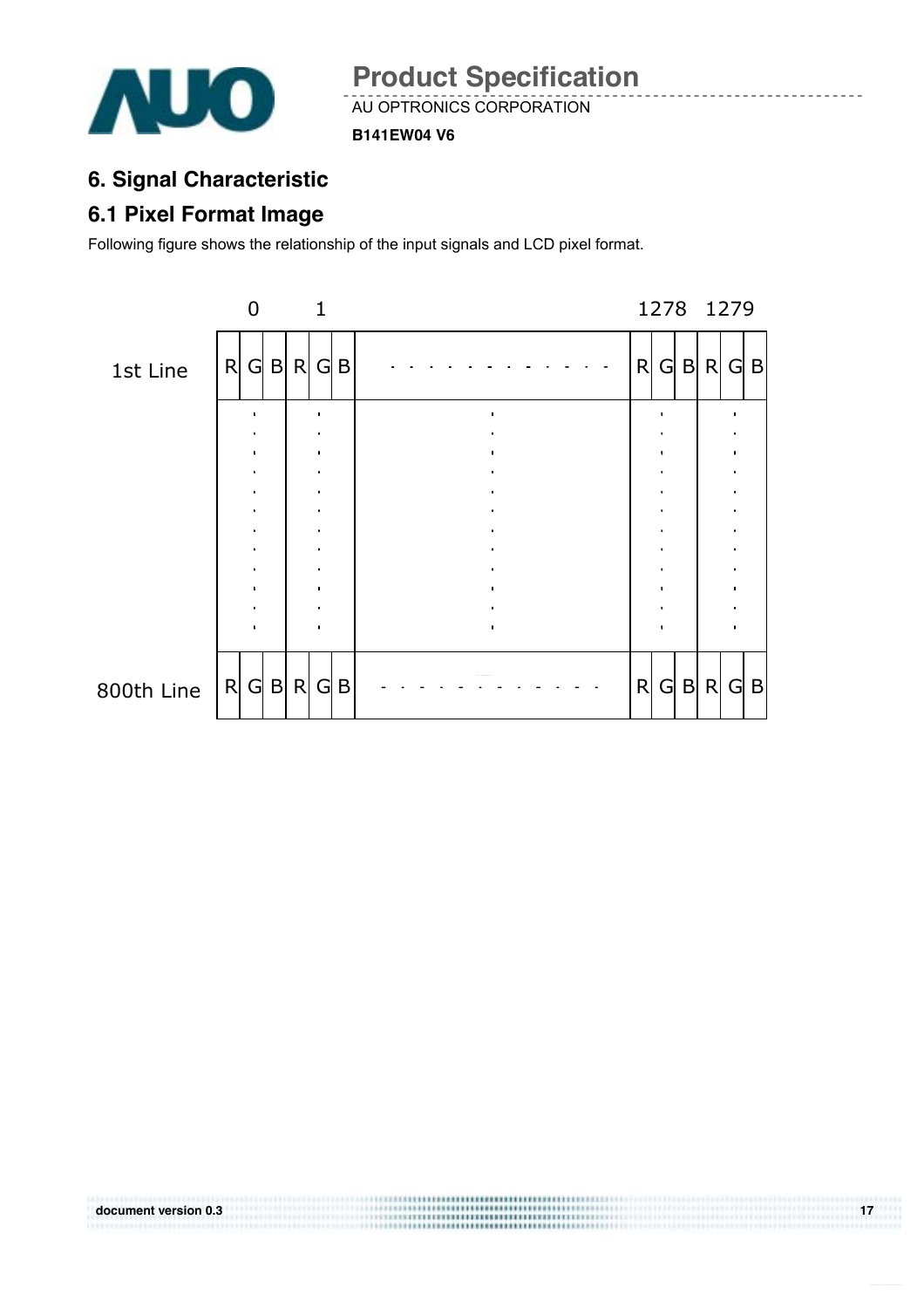

AU OPTRONICS CORPORATION

**B141EW04 V6**

## **6.2 The input data format**



| <b>Signal Name</b> | <b>Description</b>     |                                                  |
|--------------------|------------------------|--------------------------------------------------|
| $+R5$              | Red Data 5 (MSB)       | Red-pixel Data                                   |
| $+R4$              | Red Data 4             | Each red pixel's brightness data consists of     |
| $+R3$              | Red Data 3             | these 6 bits pixel data.                         |
| $+R2$              | Red Data 2             |                                                  |
| $+R1$              | Red Data 1             |                                                  |
| $+$ R <sub>0</sub> | Red Data 0 (LSB)       |                                                  |
|                    | Red-pixel Data         |                                                  |
| $+G5$              | Green Data 5 (MSB)     | Green-pixel Data                                 |
| $+G4$              | Green Data 4           | Each green pixel's brightness data consists      |
| $+G3$              | Green Data 3           | of these 6 bits pixel data.                      |
| $+G2$              | Green Data 2           |                                                  |
| $+G1$              | Green Data 1           |                                                  |
| $+G0$              | Green Data 0 (LSB)     |                                                  |
|                    | Green-pixel Data       |                                                  |
| $+B5$              | Blue Data 5 (MSB)      | <b>Blue-pixel Data</b>                           |
| $+B4$              | <b>Blue Data 4</b>     | Each blue pixel's brightness data consists of    |
| $+B3$              | <b>Blue Data 3</b>     | these 6 bits pixel data.                         |
| $+ B2$             | <b>Blue Data 2</b>     |                                                  |
| $+B1$              | <b>Blue Data 1</b>     |                                                  |
| $+B0$              | Blue Data 0 (LSB)      |                                                  |
|                    | <b>Blue-pixel Data</b> |                                                  |
| <b>RxCLKIN</b>     | Data Clock             | The typical frequency is 68.94 MHZ The           |
|                    |                        | signal is used to strobe the pixel data and      |
|                    |                        | DE signals. All pixel data shall be valid at the |
|                    |                        | falling edge when the DE signal is high.         |
| <b>DE</b>          | <b>Display Timing</b>  | This signal is strobed at the falling edge of    |
|                    |                        | RxCLKIN. When the signal is high, the pixel      |
|                    |                        | data shall be valid to be displayed.             |
| <b>VS</b>          | <b>Vertical Sync</b>   | The signal is synchronized to RxCLKIN.           |
| <b>HS</b>          | <b>Horizontal Sync</b> | The signal is synchronized to RxCLKIN.           |

Note: Output signals from any system shall be low or High-impedance state when VDD is off.

**document version 0.3** 18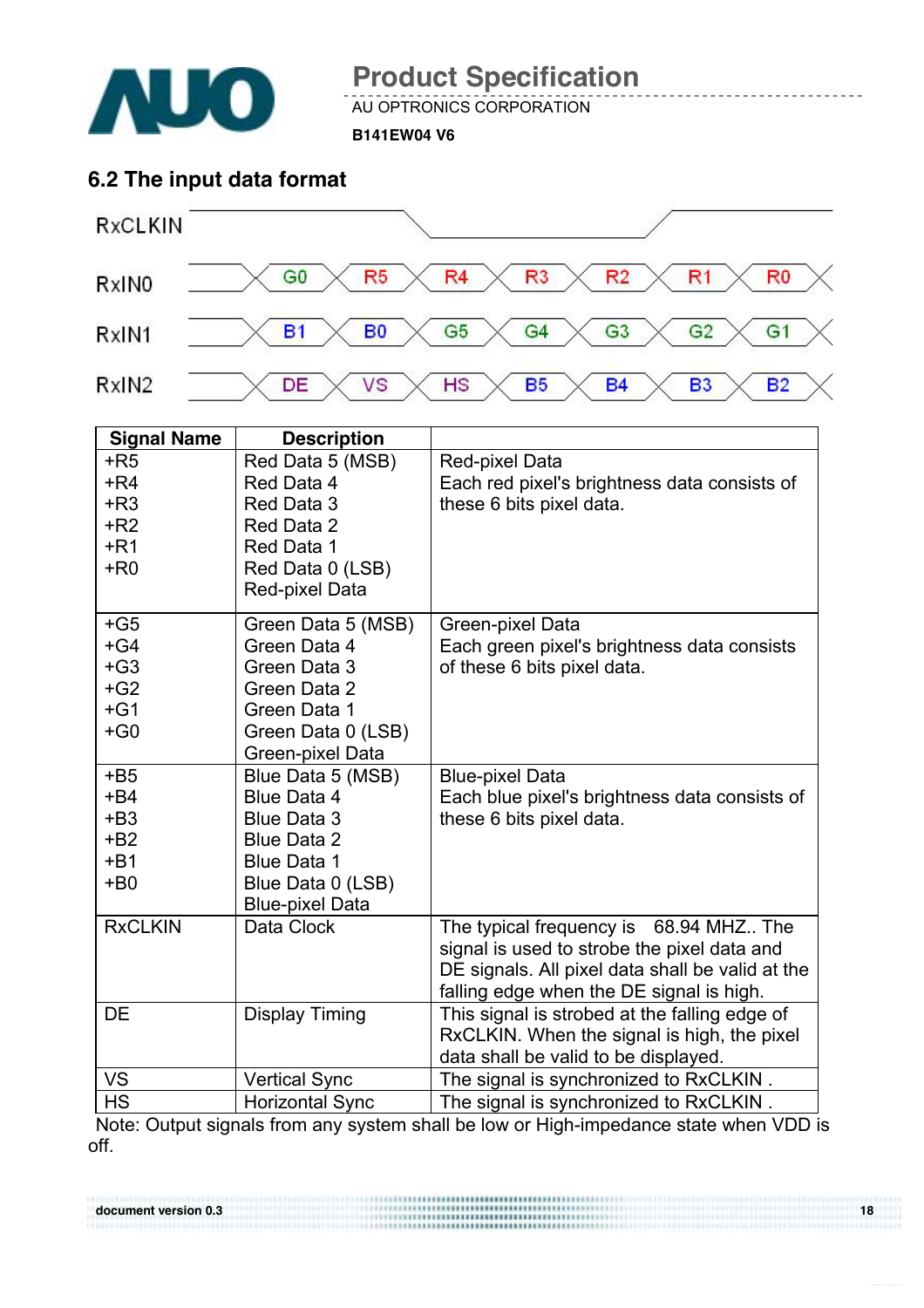

AU OPTRONICS CORPORATION

#### **B141EW04 V6**

## **6.3 Signal Description/Pin Assignment**

LVDS is a differential signal technology for LCD interface and high speed data transfer device.

| Pin#           | <b>Signal Name</b> | Pin#           | <b>Signal Name</b>  |
|----------------|--------------------|----------------|---------------------|
| 1              | <b>GND</b>         | $\overline{2}$ | VDD                 |
| 3              | <b>VDD</b>         | $\overline{4}$ | V <sub>EDID</sub>   |
| 5              | Aging              | 6              | CLK <sub>EDID</sub> |
| $\overline{7}$ | <b>DATAEDID</b>    | 8              | RxIN0-              |
| 9              | RxIN0+             | 10             | <b>GND</b>          |
| 11             | RxIN1-             | 12             | RxIN1+              |
| 13             | <b>GND</b>         | 14             | RxIN2-              |
| 15             | RxIN2+             | 16             | <b>GND</b>          |
| 17             | RxCLKIN-           | 18             | RxCLKIN+            |
| 19             | <b>GND</b>         | 20             | <b>NC</b>           |
| 21             | <b>NC</b>          | 22             | <b>GND</b>          |
| 23             | NC                 | 24             | NC                  |
| 25             | <b>GND</b>         | 26             | <b>NC</b>           |
| 27             | <b>NC</b>          | 28             | <b>GND</b>          |
| 29             | <b>NC</b>          | 30             | <b>NC</b>           |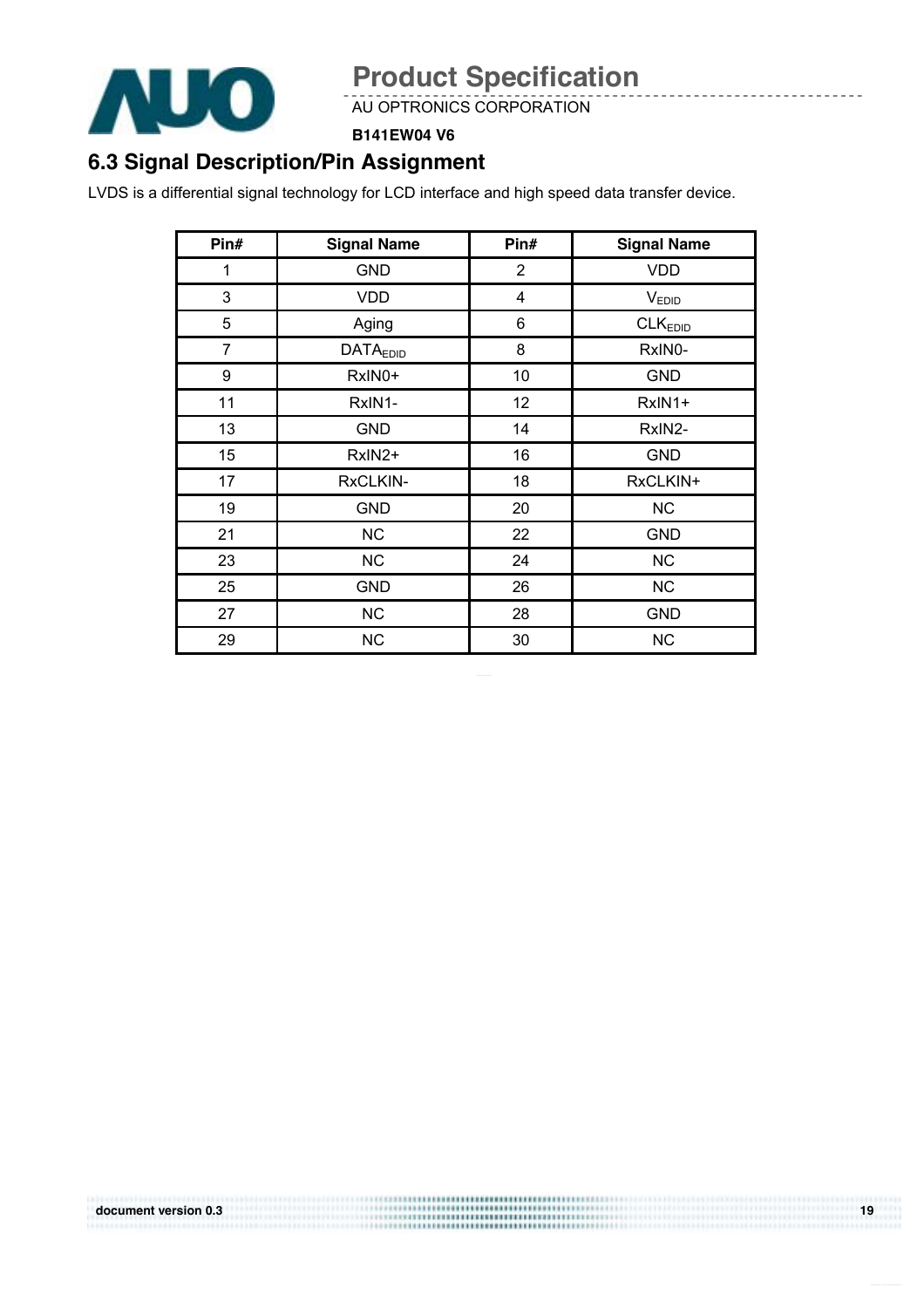

AU OPTRONICS CORPORATION

**B141EW04 V6**

Note1: Start from right side



Note2: Input signals shall be low or High-impedance state when VDD is off. internal circuit of LVDS inputs are as following.

The module uses a 100ohm resistor between positive and negative data lines of each receiver input

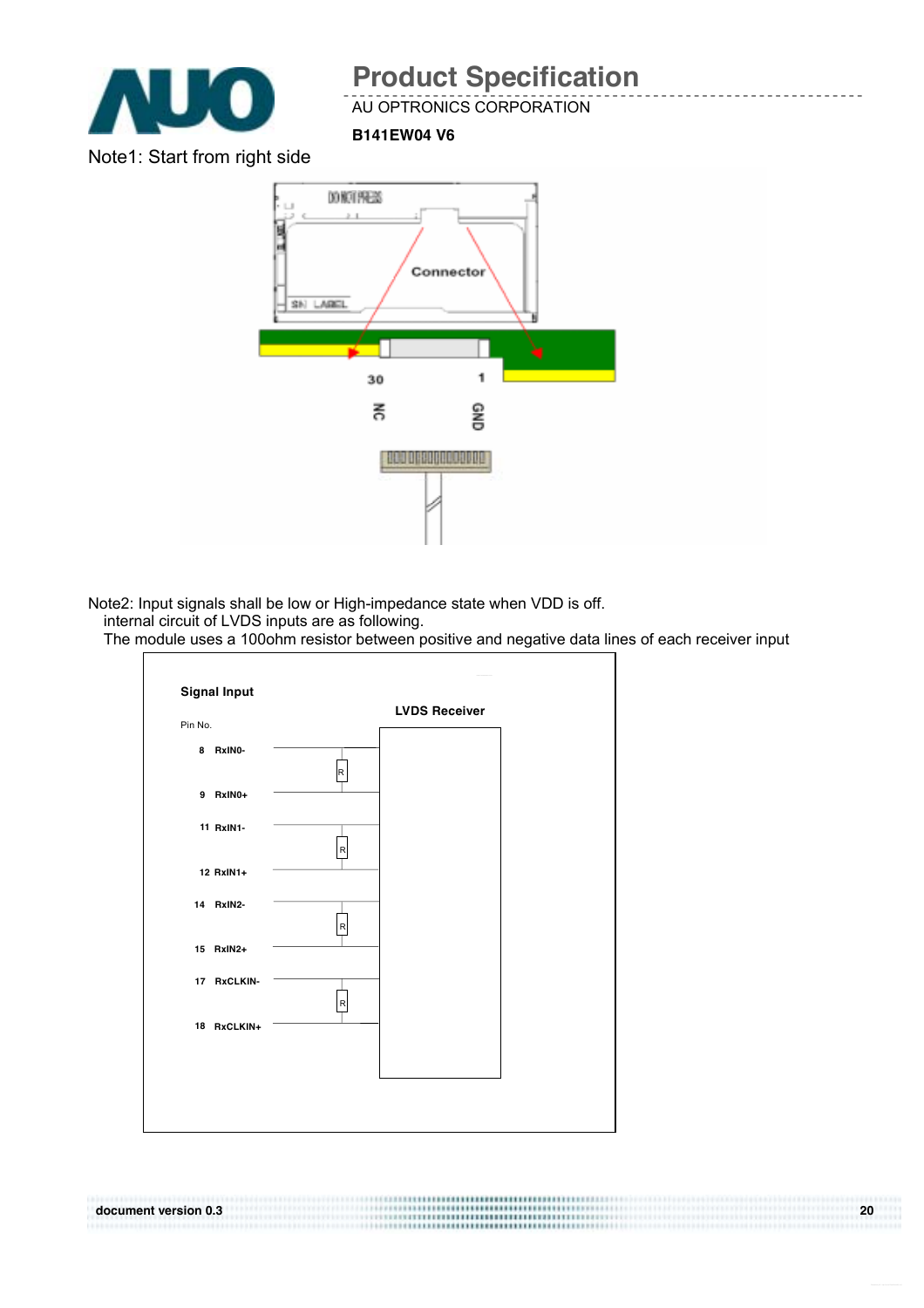

AU OPTRONICS CORPORATION

#### **6.4 Interface Timing**

#### **6.4.1 Timing Characteristics**

Basically, interface timings should match the 1280x800 /60Hz manufacturing guide line timing.

**B141EW04 V6**

| <b>Parameter</b>    |          | Symbol                     | Min. | Typ. | Max. | Unit                           |  |
|---------------------|----------|----------------------------|------|------|------|--------------------------------|--|
| <b>Frame Rate</b>   |          |                            |      | 60   |      | Hz                             |  |
| Clock frequency     |          | 1/ $T_{\text{Clock}}$      |      | 71.1 |      | <b>MHz</b>                     |  |
| Vertical<br>Section | Period   | $\mathsf{T}_\mathsf{V}$    | 803  | 823  | 1023 |                                |  |
|                     | Active   | T <sub>VD</sub>            | 800  | 800  | 800  | $\mathsf{T}_{\mathsf{Line}}$   |  |
|                     | Blanking | $T_{VB}$                   | 3    | 23   | 223  |                                |  |
|                     | Period   | Tн                         | 1303 | 1440 | 2047 |                                |  |
| Horizontal          | Active   | $T_{HD}$                   | 1280 | 1280 | 1280 | ${\mathsf T}_{\mathsf{Clock}}$ |  |
| Section             | Blanking | $\mathsf{T}_{\mathsf{HB}}$ | 23   | 160  | 767  |                                |  |

Note : DE mode only

#### **6.4.2 Timing diagram**

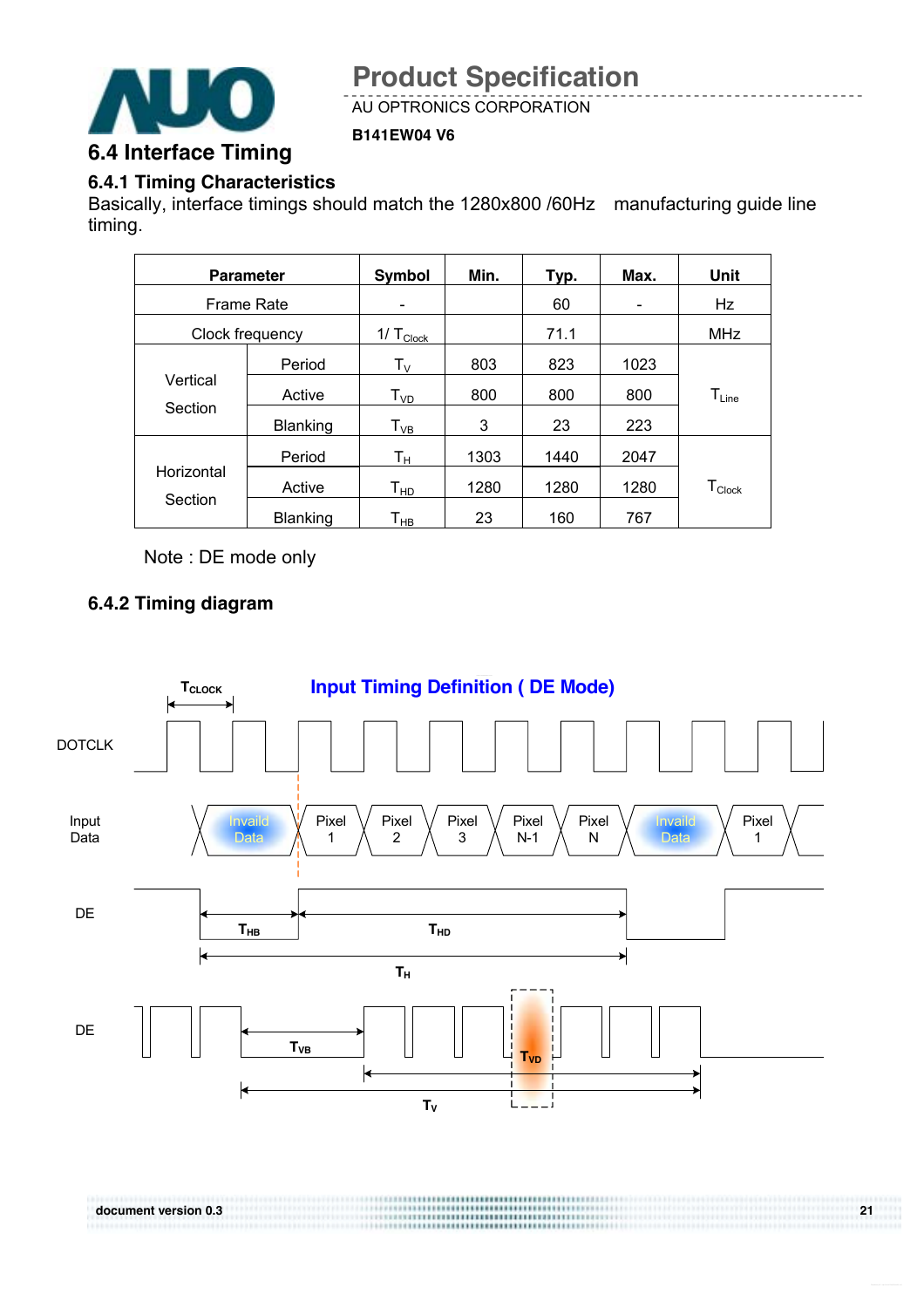

AU OPTRONICS CORPORATION

#### **B141EW04 V6**

#### **6.5 Power ON/OFF Sequence**

VDD power and lamp on/off sequence is as follows. Interface signals are also shown in the chart. Signals from any system shall be Hi-Z state or low level when VDD is off.



#### **Power Sequence Timing**

| <b>Parameter</b> | Min. | Typ. | Max. | <b>Units</b> |
|------------------|------|------|------|--------------|
| T1               | 0.5  |      | 10   | (ms)         |
| T <sub>2</sub>   | 0    |      | 50   | (ms)         |
| T <sub>3</sub>   | 0    |      | 50   | (ms)         |
| T <sub>4</sub>   | 400  |      |      | (ms)         |
| T <sub>5</sub>   | 200  |      |      | (ms)         |
| T <sub>6</sub>   | 200  |      |      | (ms)         |
| T7               | ი    |      | 10   | (ms)         |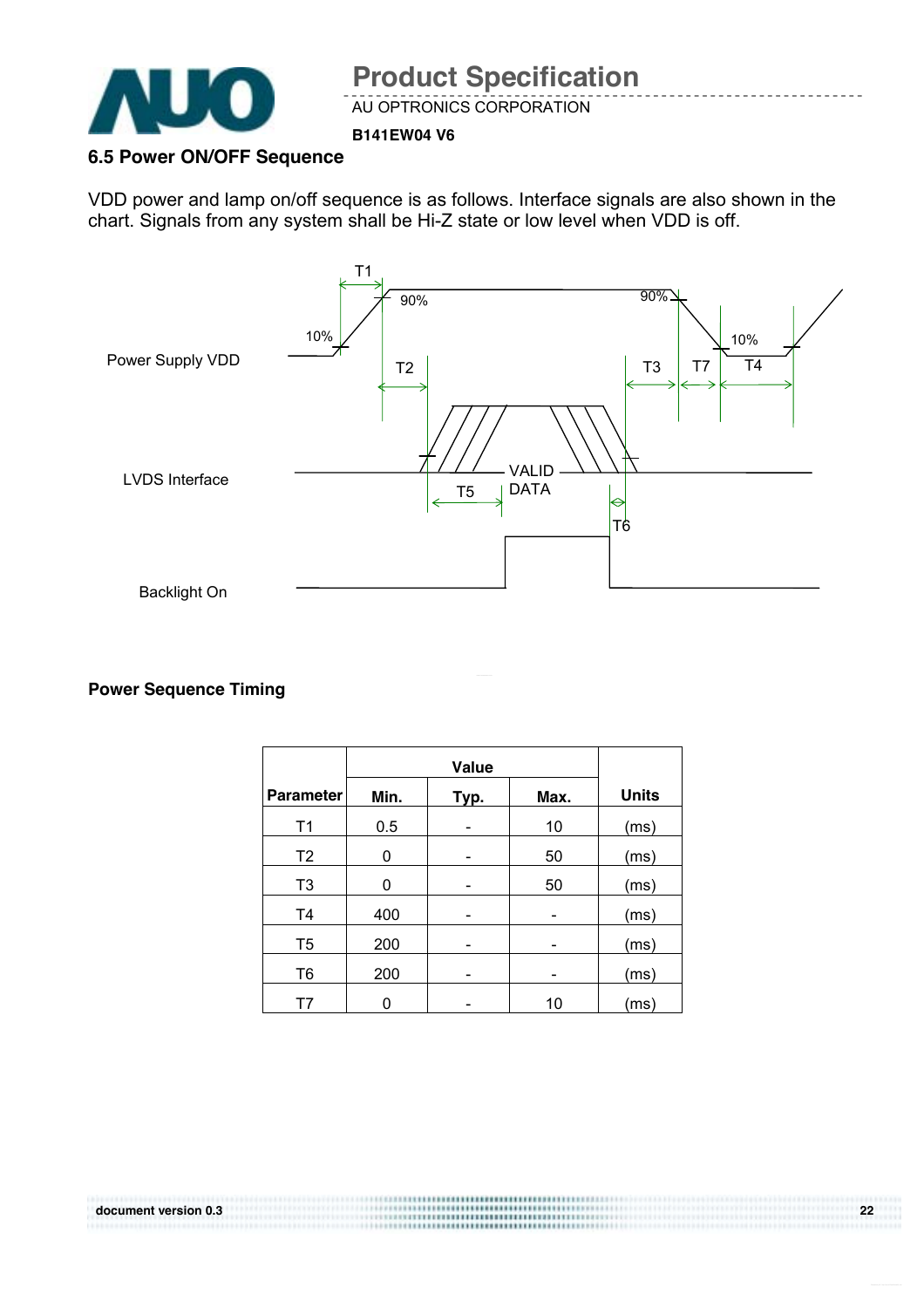

AU OPTRONICS CORPORATION

**B141EW04 V6**

## **7. Connector Description**

Physical interface is described as for the connector on module.

These connectors are capable of accommodating the following signals and will be following components.

## **7.1 TFT LCD Module**

| <b>Connector Name / Designation</b> | <b>For Signal Connector</b>      |
|-------------------------------------|----------------------------------|
| Manufacturer                        | JAE/Starconn                     |
| Type / Part Number                  | FI-XB30SL-HF10/093M30-00B0RA-G4  |
| <b>Mating Housing/Part Number</b>   | F1-X30H / equivalent type        |
| <b>Mating Contact/Part Number</b>   | F1-XC3-1-15000 / equivalent type |

## **7.2 Backlight Unit**

Physical interface is described as for the connector on module.

These connectors are capable of accommodating the following signals and will be following components.

| <b>Connector Name / Designation</b> | <b>For Lamp Connector</b> |
|-------------------------------------|---------------------------|
| Manufacturer                        | JST                       |
| Type / Part Number                  | <b>BHSR-02VS-1</b>        |
| Mating Type / Part Number           | SM02B-BHSS-1-TB           |

## **7.3 Signal for Lamp connector**

| Pin # | Cable color | <b>Signal Name</b> |
|-------|-------------|--------------------|
|       | Red         | Lamp High Voltage  |
|       | White       | Lamp Low Voltage   |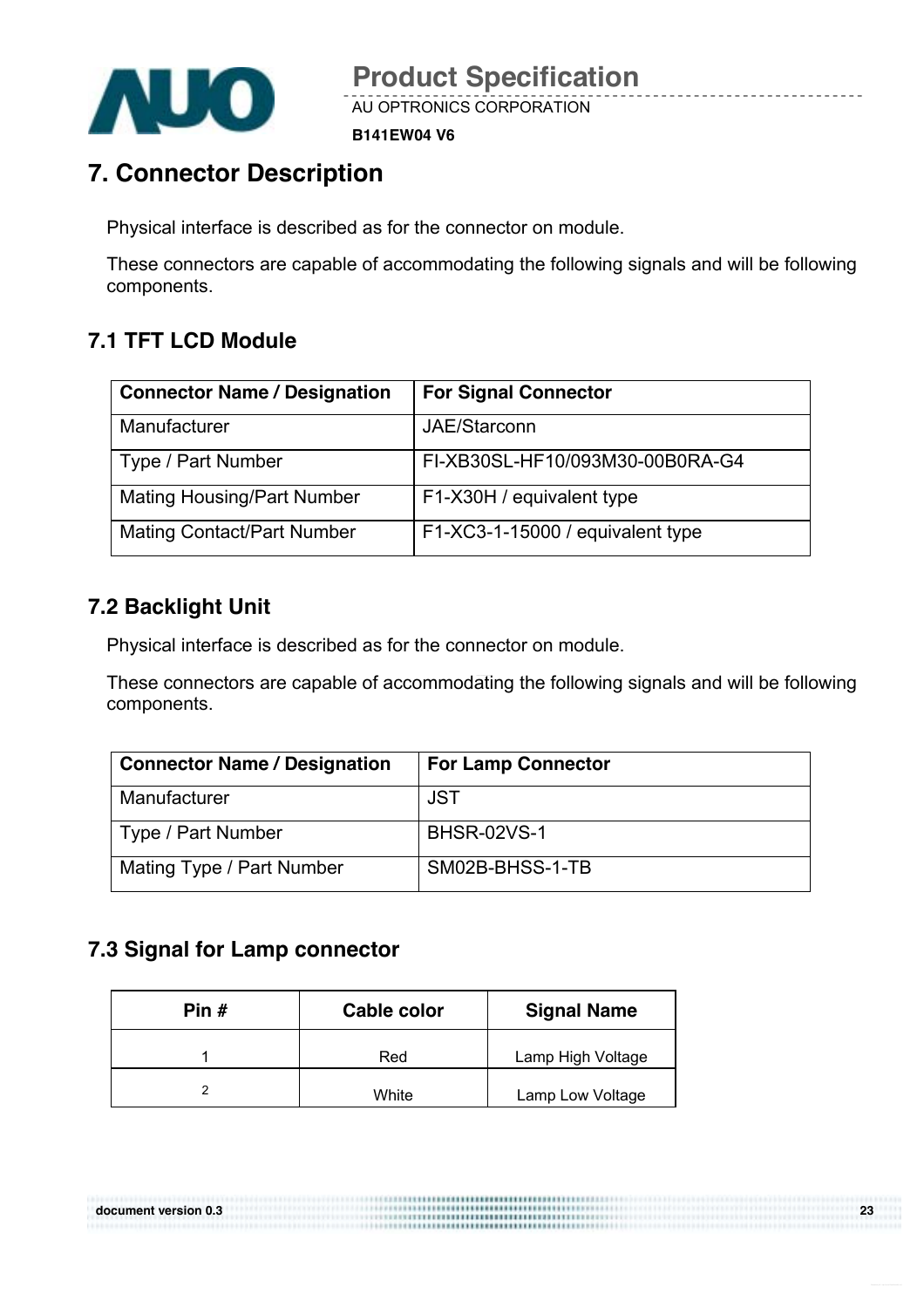

AU OPTRONICS CORPORATION

**B141EW04 V6**

## **8. Vibration and Shock Test**

## **8.1 Vibration Test**

**Test Spec:** 

- Test method: Non-Operation
- Acceleration: 1.5G, sine wave
- Frequency: 10 500Hz Random
- Sweep: 0.5 octave/minute in each of three mutually perpendicular axes.

### **8.2 Shock Test Spec:**

#### **Test Spec:**

- Test method: Non-Operation
- Acceleration: 240 G, Half sine wave
- Active time: 2 ms
- Pulse: Half sine wave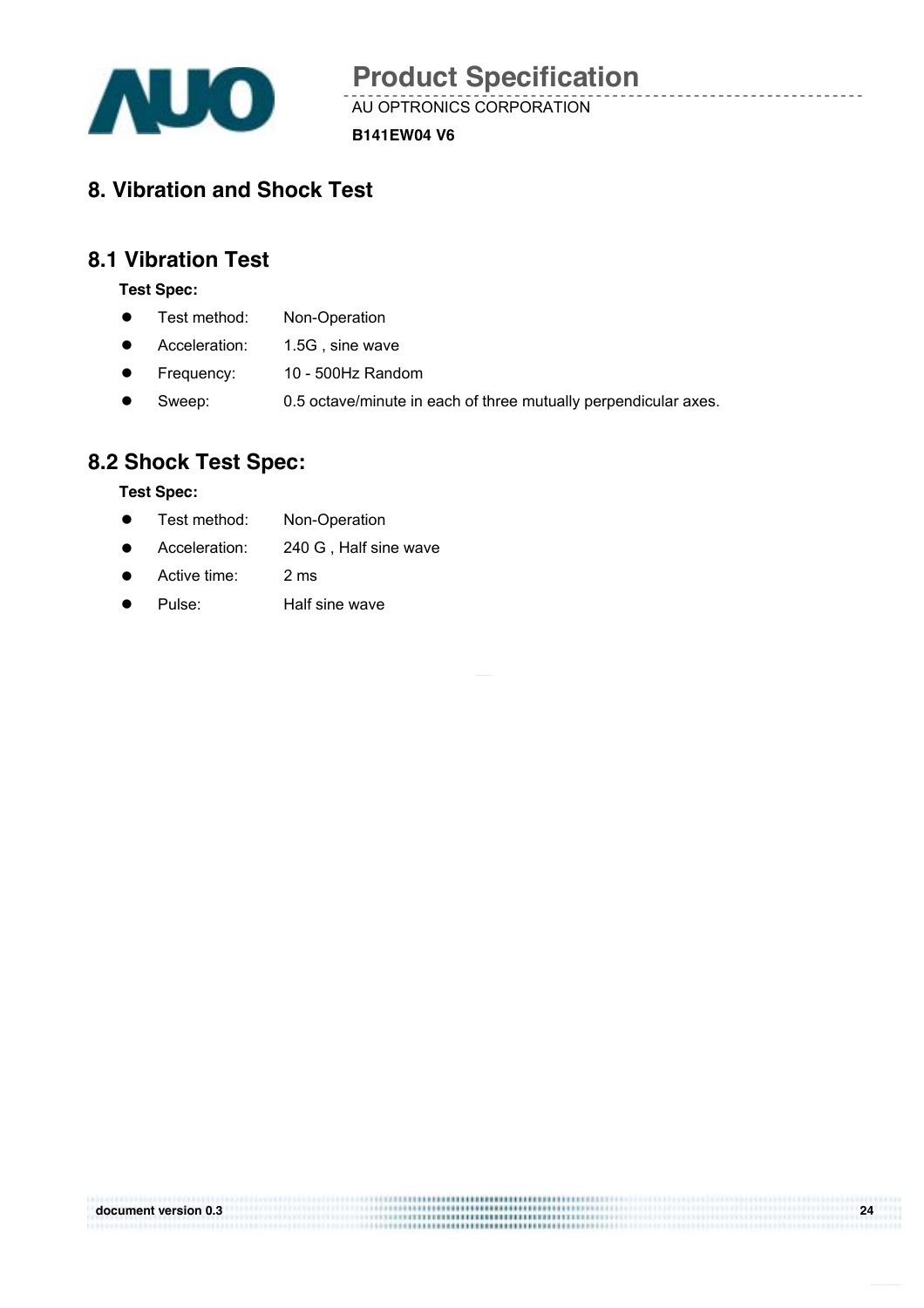

AU OPTRONICS CORPORATION

**B141EW04 V6**

## **9. Reliability**

| <b>Items</b>                         | <b>Required Condition</b>                                                                                                    | <b>Note</b> |
|--------------------------------------|------------------------------------------------------------------------------------------------------------------------------|-------------|
| Temperature<br><b>Humidity Bias</b>  | 40°C/90%,300Hr                                                                                                               |             |
| <b>High Temperature</b><br>Operation | 50°C/20%,300Hr                                                                                                               |             |
| Low Temperature<br>Operation         | $0^{\circ}$ C, 300Hr                                                                                                         |             |
| On/Off Test                          | 25°C, ON/10 sec. OFF/10sec., 30,000 cycles                                                                                   |             |
| Hot Storage                          | 60°C/20% RH ,300 hours                                                                                                       |             |
| <b>Cold Storage</b>                  | -20℃/50% RH ,300 hours                                                                                                       |             |
| <b>Thermal Shock Test</b>            | -20°C/30 min ,60°C/30 min 100 cycles                                                                                         |             |
| Hot Start Test                       | 50°C/1 Hr min. power on/off per 5 minutes, 5 times                                                                           |             |
| <b>Cold Start Test</b>               | 0°C/1 Hr min. power on/off per 5 minutes, 5 times                                                                            |             |
| <b>Shock Test</b><br>(Non-Operating) | 240G, 2ms, Half-sine wave                                                                                                    |             |
| Vibration Test<br>(Non-Operating)    | Sinusoidal vibration, 1.5G zero-to-peak, 10 to 500 Hz, 0.5<br>octave/minute in each of three mutually perpendicular<br>axes. |             |
| <b>ESD</b>                           | Contact: $\pm$ 8KV, operation, class B<br>Air: ±15KV, operation, class B                                                     | Note 1      |

Note1: According to EN61000-4-2 , ESD class B: Some performance degradation allowed. No data lost

- . Self-recoverable. No hardware failures.
- Note2: CCFL Life time: 12,000 hours minimum under normal module usage.
- Note3: MTBF (Excluding the CCFL): 30,000 hours with a confidence level 90%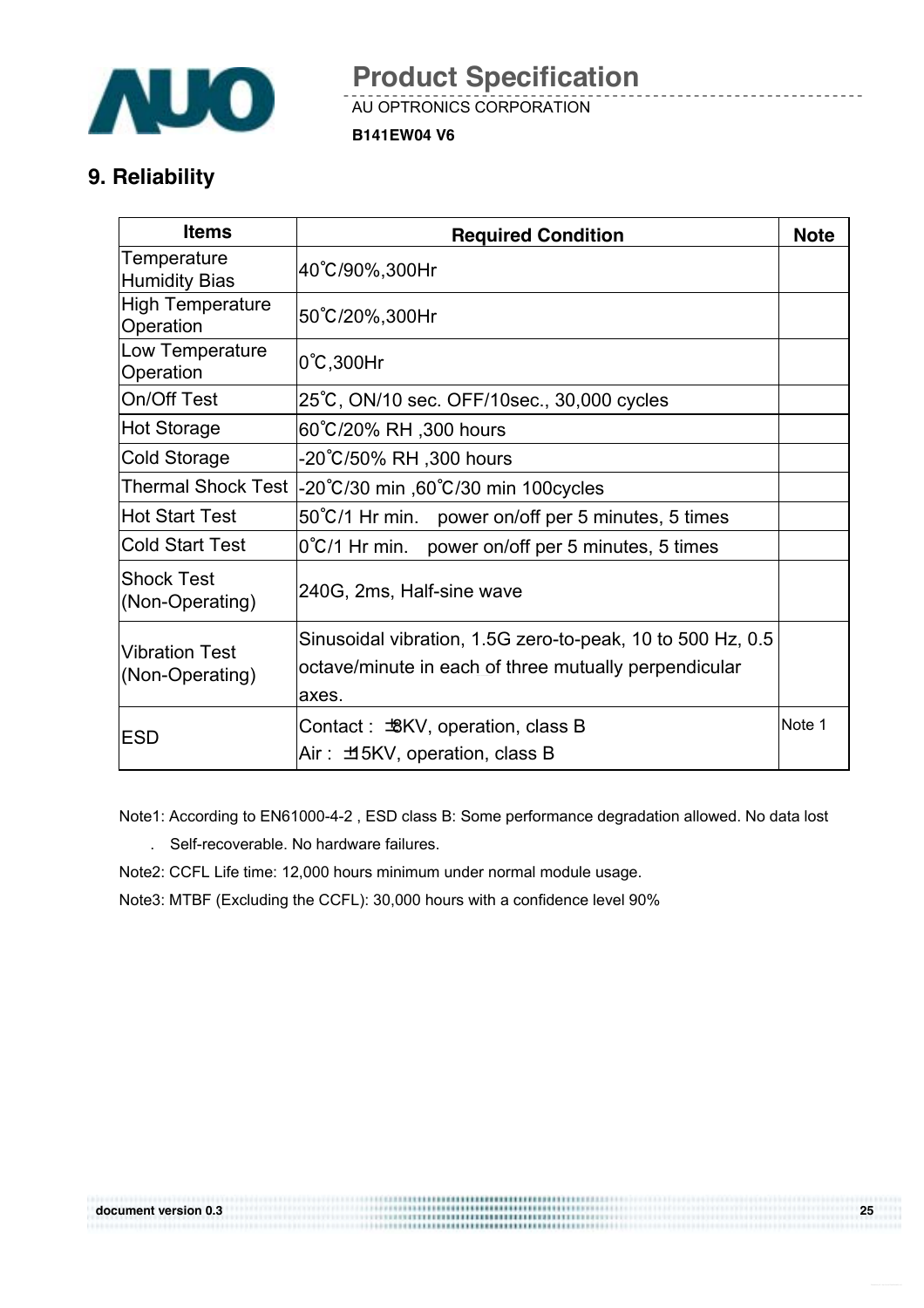

AU OPTRONICS CORPORATION

**B141EW04 V6**

**10. Mechanical Characteristics** 

## **10.1 LCM Outline Dimension**

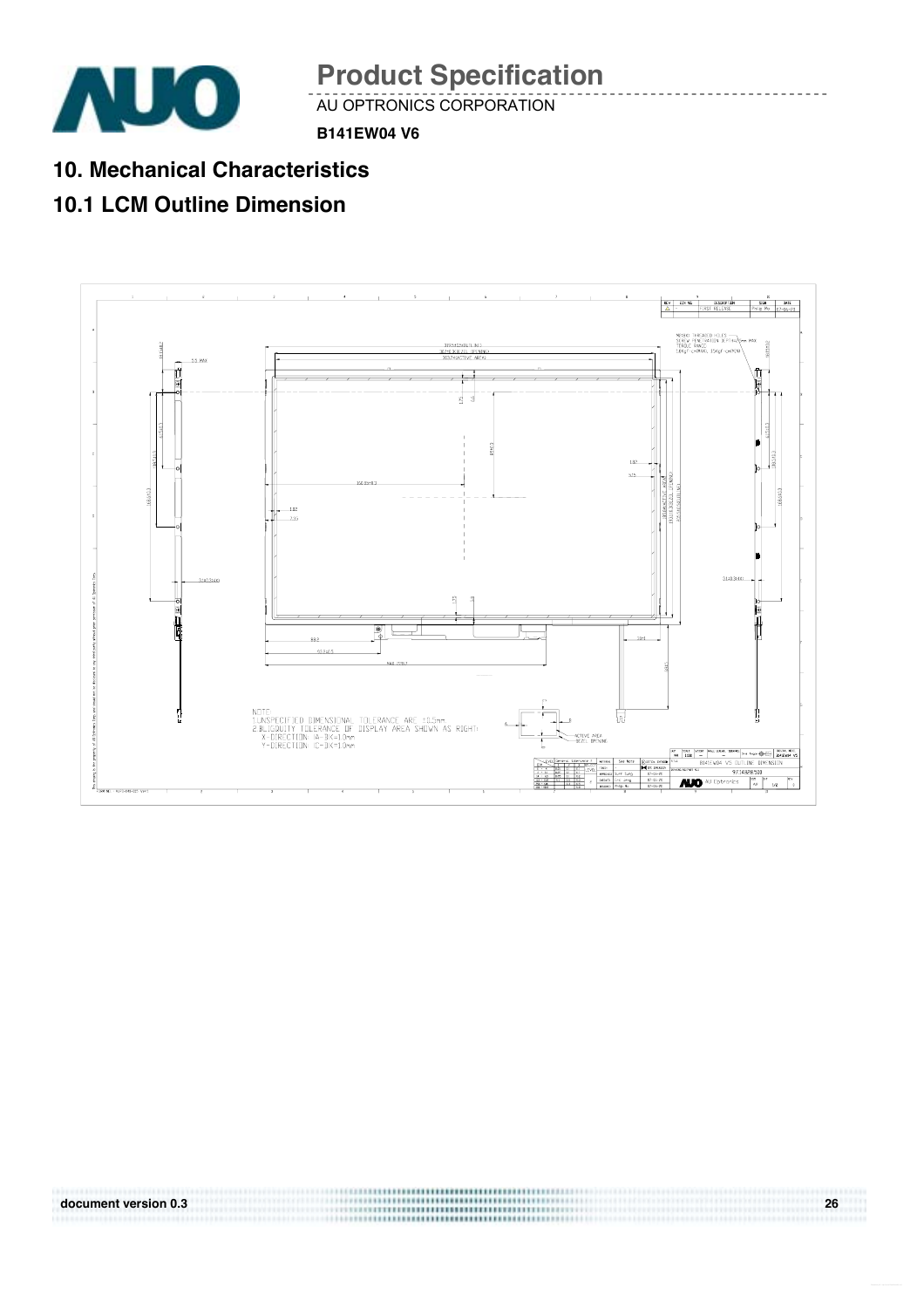

AU OPTRONICS CORPORATION

**B141EW04 V6**

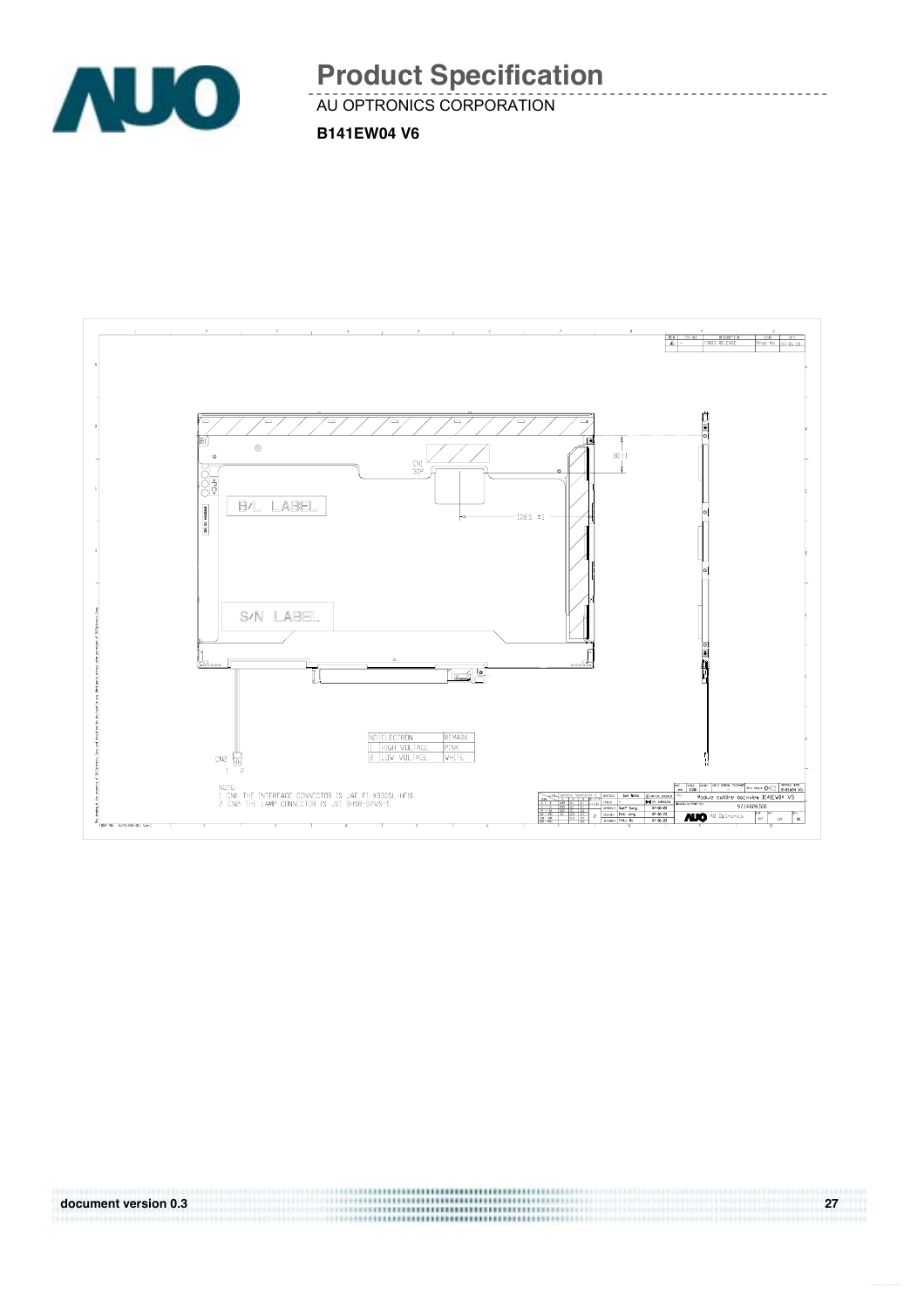

AU OPTRONICS CORPORATION

**B141EW04 V6**

## **10.2 Screw Hole Depth and Center Position**

Screw hole minimum depth, from side surface =2.5 mm (See drawing)

Screw hole center location, from front surface =  $3.1 \pm 0.1$ mm (See drawing)

Suggestions: Customers' Screw maximum length = 2.3 mm (See drawing) Screw Torque: Maximum2.5 kgf-cm

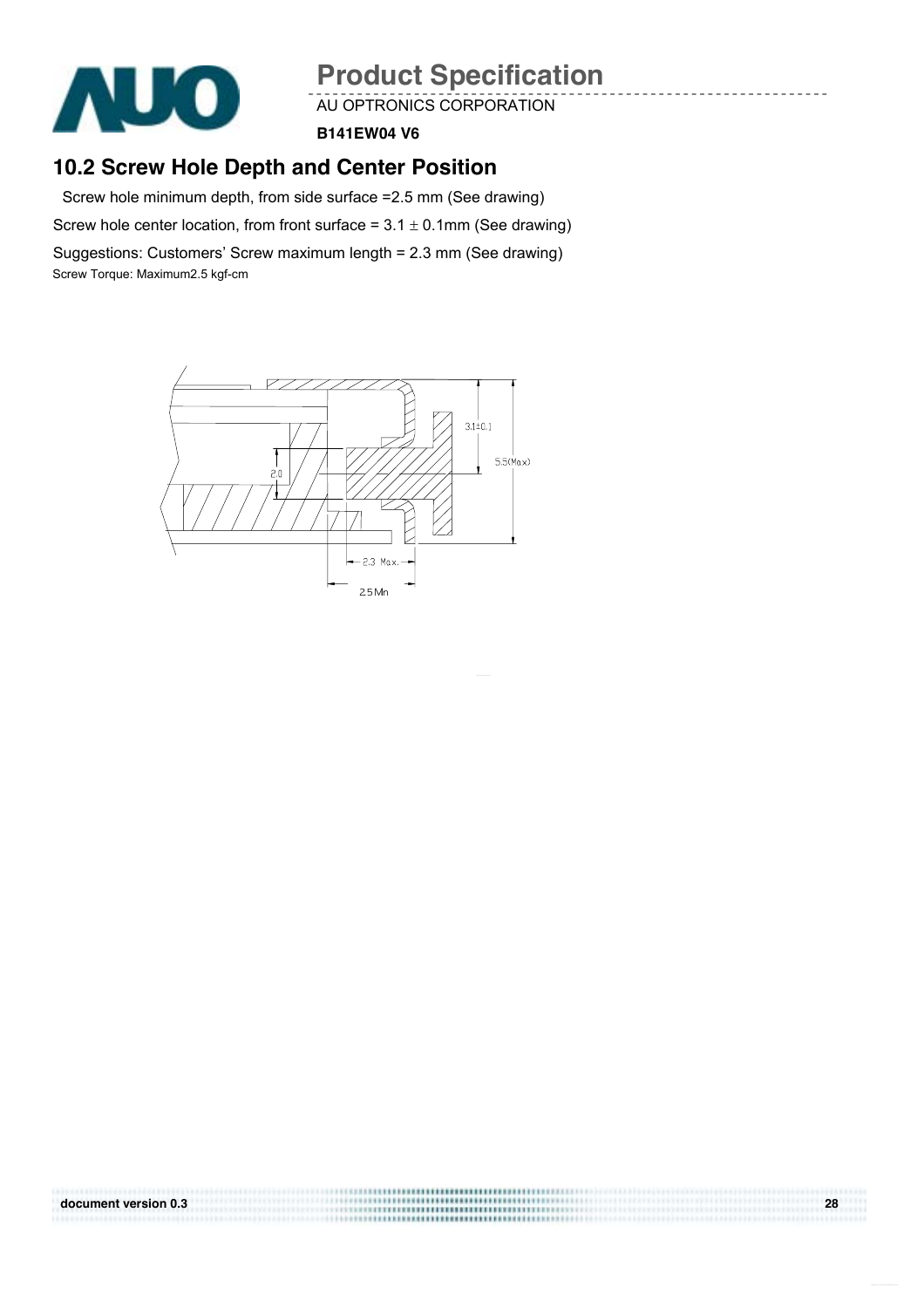

**11. Shipping and Package** 

## **11.1 Shipping Label Format**



| <b>Inverter combination</b>               | <b>Control code</b> | <b>H/W</b> |
|-------------------------------------------|---------------------|------------|
| Inverter maker: Sumida<br>IC: Maxim       | <b>OAXXG</b>        | 0Α         |
| Inverter maker: Foxconn<br><b>IC: MPS</b> | <b>1AXXG</b>        | 1Α         |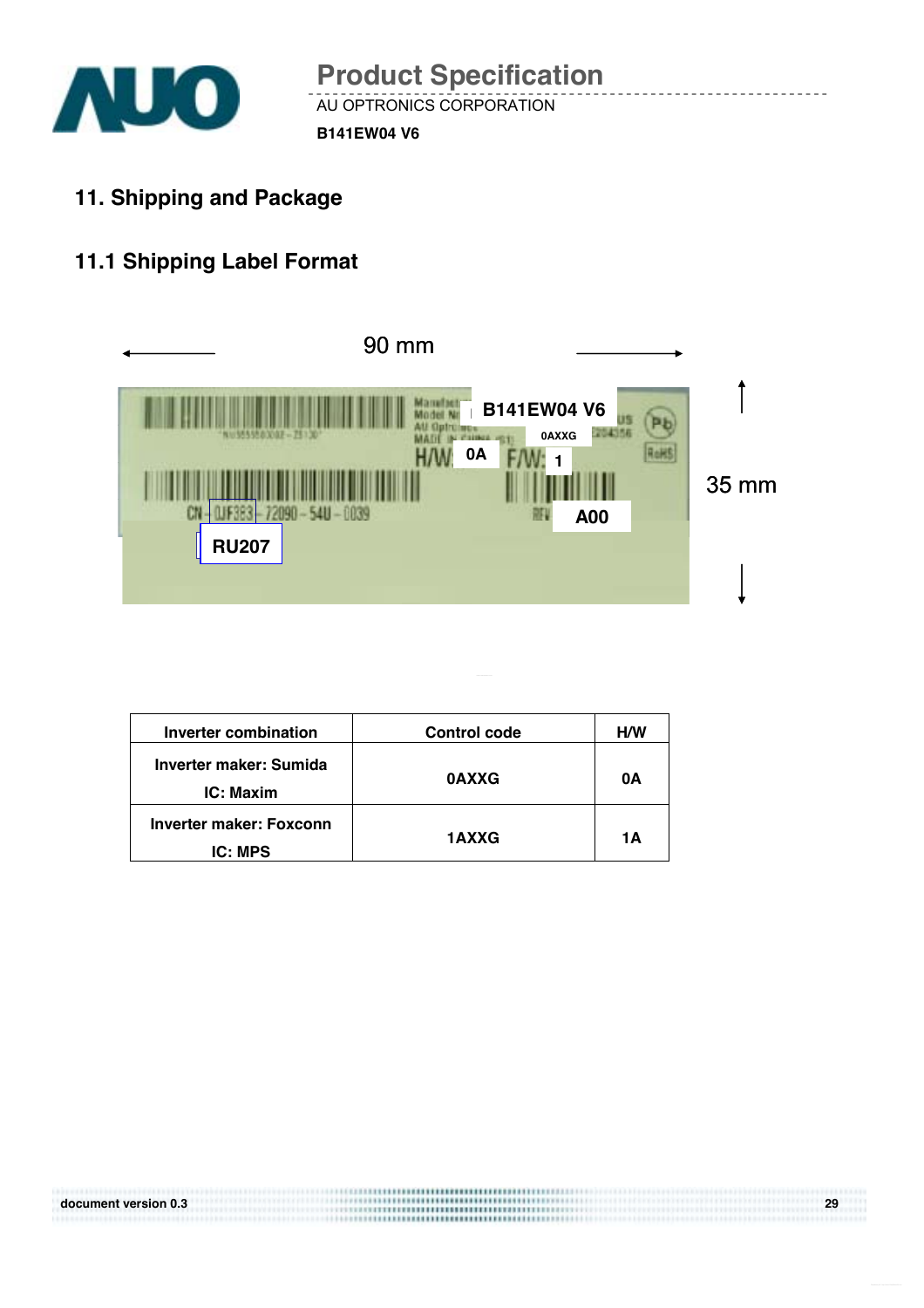

AU OPTRONICS CORPORATION **B141EW04 V6 Product Specification** 

## **11.2. Carton package**



The outside dimension of carton is 454(L)mm\* 388(W)mm\* 352(H)mm, carton and cushion weight are 2920g.

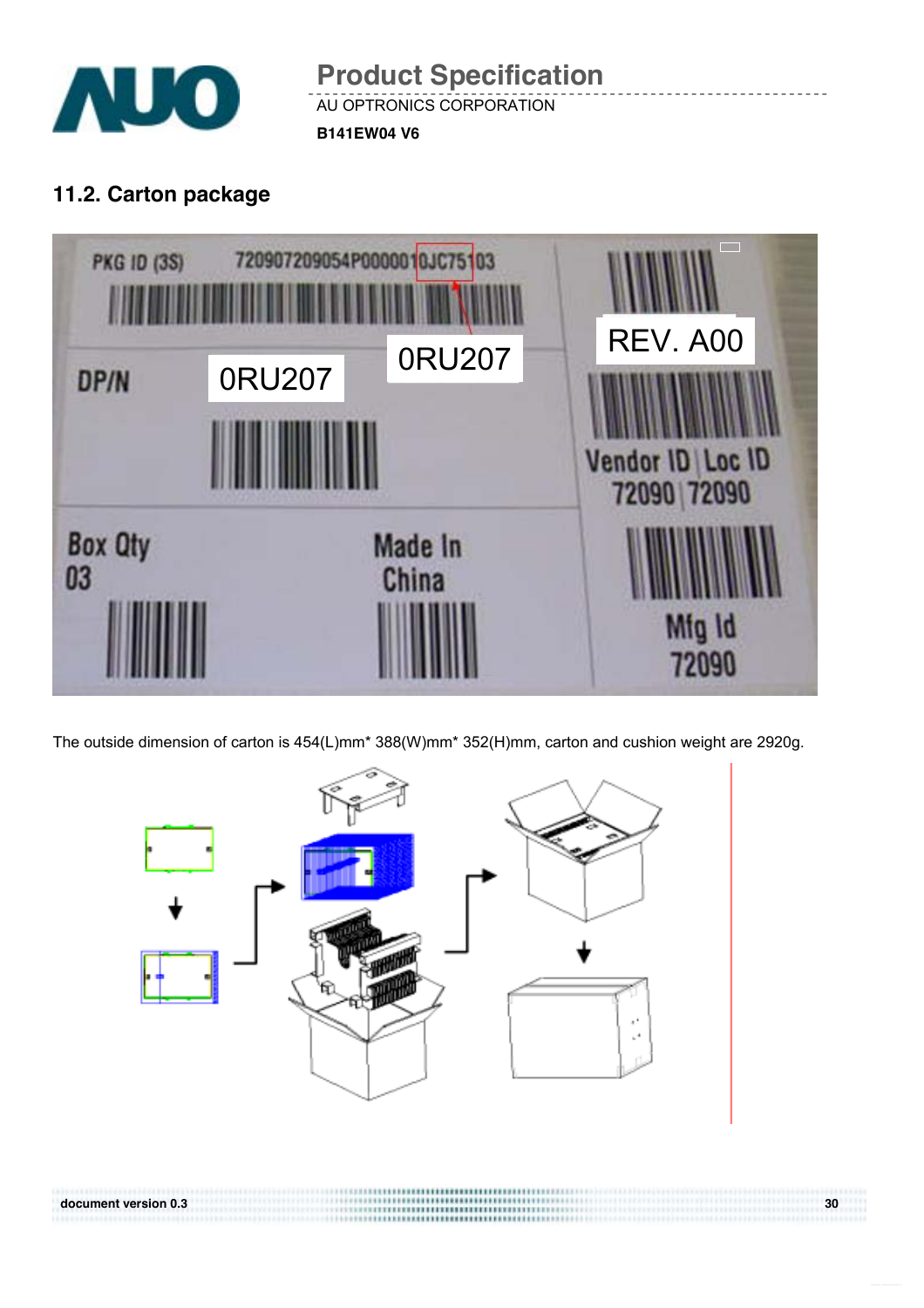

## **11.3 Shipping package of palletizing**

By air : 6 \*4 layers, one pallet put 24 boxes, total 480 pcs module. By sea : 6 \*5 layers, one pallet put 30 boxes, total 600 pcs module.

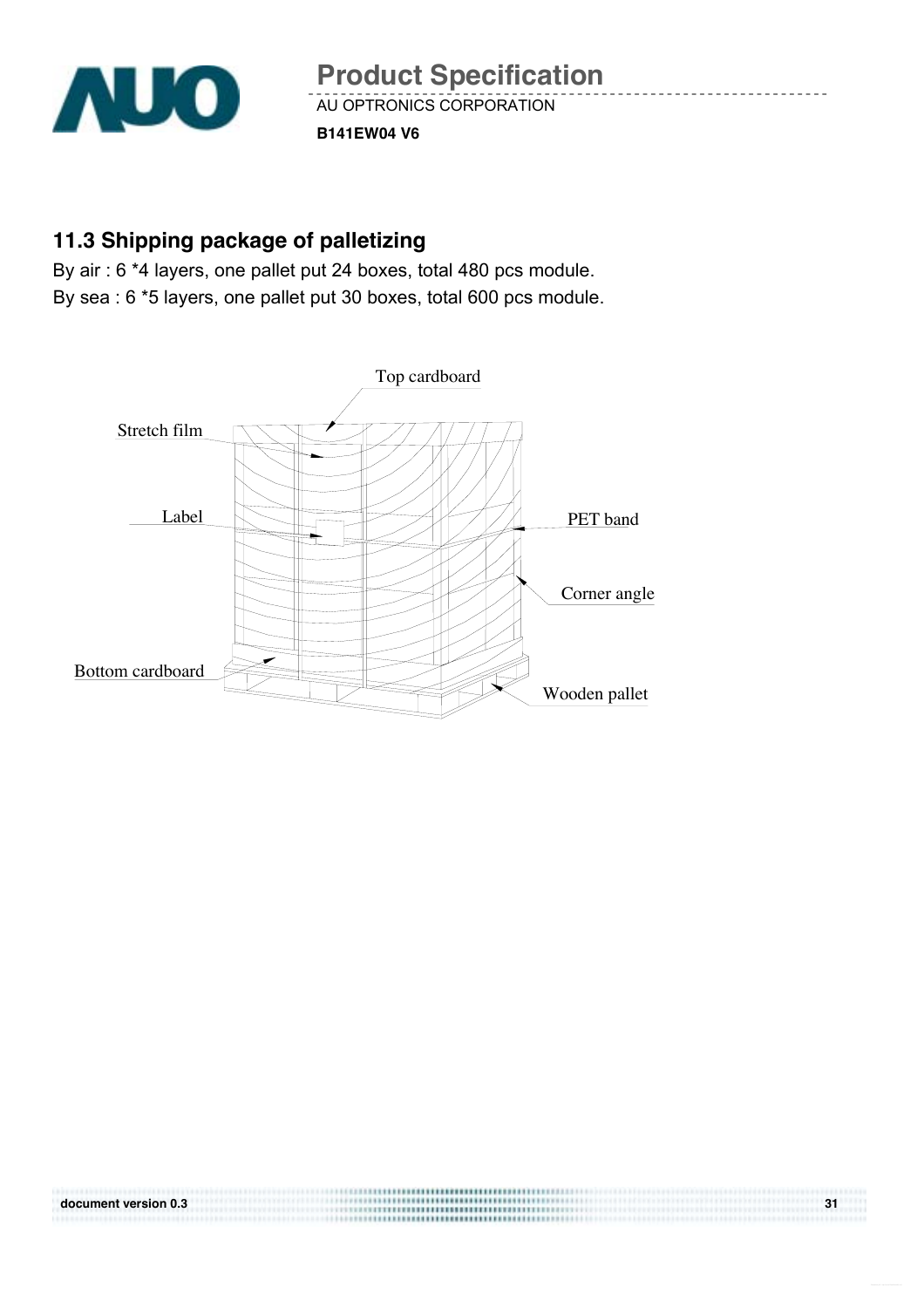

## **12. Appendix: EDID description**

### **a. H/W: 0A**

|                                             | <b>Byte</b>    | <b>Field Name and Comments</b>                                          | <b>Value</b>   | <b>Value</b> | <b>Value</b>   |
|---------------------------------------------|----------------|-------------------------------------------------------------------------|----------------|--------------|----------------|
|                                             | (hex)          |                                                                         | (hex)          | (binary)     | (DEC)          |
|                                             | 0              | Header                                                                  | 00             | 00000000     | $\overline{0}$ |
|                                             | $\overline{1}$ | <b>Header</b>                                                           | FF             | 11111111     | 255            |
|                                             | $\overline{2}$ | Header                                                                  | FF             | 11111111     | 255            |
|                                             | 3              | <b>Header</b>                                                           | FF             | 11111111     | 255            |
| Header                                      | $\overline{4}$ | Header                                                                  | FF             | 11111111     | 255            |
|                                             | 5              | <b>Header</b>                                                           | FF             | 11111111     | 255            |
|                                             | 6              | Header                                                                  | FF             | 11111111     | 255            |
|                                             | $\overline{7}$ | <b>Header</b>                                                           | 00             | 00000000     | $\overline{0}$ |
|                                             | 8              | EISA manufacture code = 3 Character ID                                  | 06             | 00000110     | 6              |
|                                             | 9              | <b>EISA manufacture code (Compressed ASCII)</b>                         | <b>AF</b>      | 10101111     | 175            |
|                                             | 0A             | Panel Supplier Reserved - Product Code                                  | 44             | 01000100     | 68             |
|                                             | 0 <sub>B</sub> | Panel Supplier Reserved - Product Code                                  | 46             | 01000110     | 70             |
|                                             |                | $("0"$ if<br>LCD module Serial No - Preferred but Optional              |                |              |                |
|                                             | OC             | not used)                                                               | 00             | 00000000     | $\mathbf 0$    |
| Vendor / Product<br>EDID Version<br>Version | OD             | $("0"$ if<br>LCD module Serial No - Preferred but Optional<br>not used) | 00             | 00000000     | $\theta$       |
|                                             |                | $("0"$ if<br>LCD module Serial No - Preferred but Optional              |                |              |                |
|                                             | 0E             | not used)<br>("0" if                                                    | 00             | 00000000     | $\mathbf 0$    |
|                                             | 0F             | LCD module Serial No - Preferred but Optional<br>not used)              | 00             | 00000000     | $\theta$       |
|                                             | 10             | Week of manufacture                                                     | 01             | 00000001     | 1              |
|                                             | 11             | <b>Year of manufacture</b>                                              | 10             | 00010000     | 16             |
|                                             | 12             | EDID structure version $# = 1$                                          | 01             | 00000001     | $\mathbf 1$    |
|                                             | 13             | EDID revision $# = 3$                                                   | 03             | 00000011     | $\overline{3}$ |
|                                             | 14             | Video I/P definition = Digital I/P (80h)                                | 80             | 10000000     | 128            |
|                                             | 15             | Max H image size $=$ (Rounded to cm)                                    | 1E             | 00011110     | 30             |
| Display<br>Parameters                       | 16             | Max V image size = (Rounded to cm)                                      | 13             | 00010011     | 19             |
|                                             |                | Display gamma = $(gamma \times 100)$ -100 =<br>Example:                 |                |              |                |
|                                             | 17             | $(2.2 \times 100) - 100 = 120$                                          | 78             | 01111000     | 120            |
|                                             |                | Feature support (no DPMS, Active off, RGB, timing BLK                   |                |              |                |
|                                             | 18             |                                                                         | 0A             | 00001010     | 10             |
| Coordin<br>Pates                            | 19             | Red/Green Low bit (RxRy/GxGy)                                           | 87             | 10000111     | 135            |
| Color<br>lelle-                             | 1A             | Blue/White Low bit (BxBy/WxWy)                                          | F <sub>5</sub> | 11110101     | 245            |
|                                             | 1B             | <b>Red X</b>                                                            | 94             | 10010100     | 148            |

**document version 0.3** 32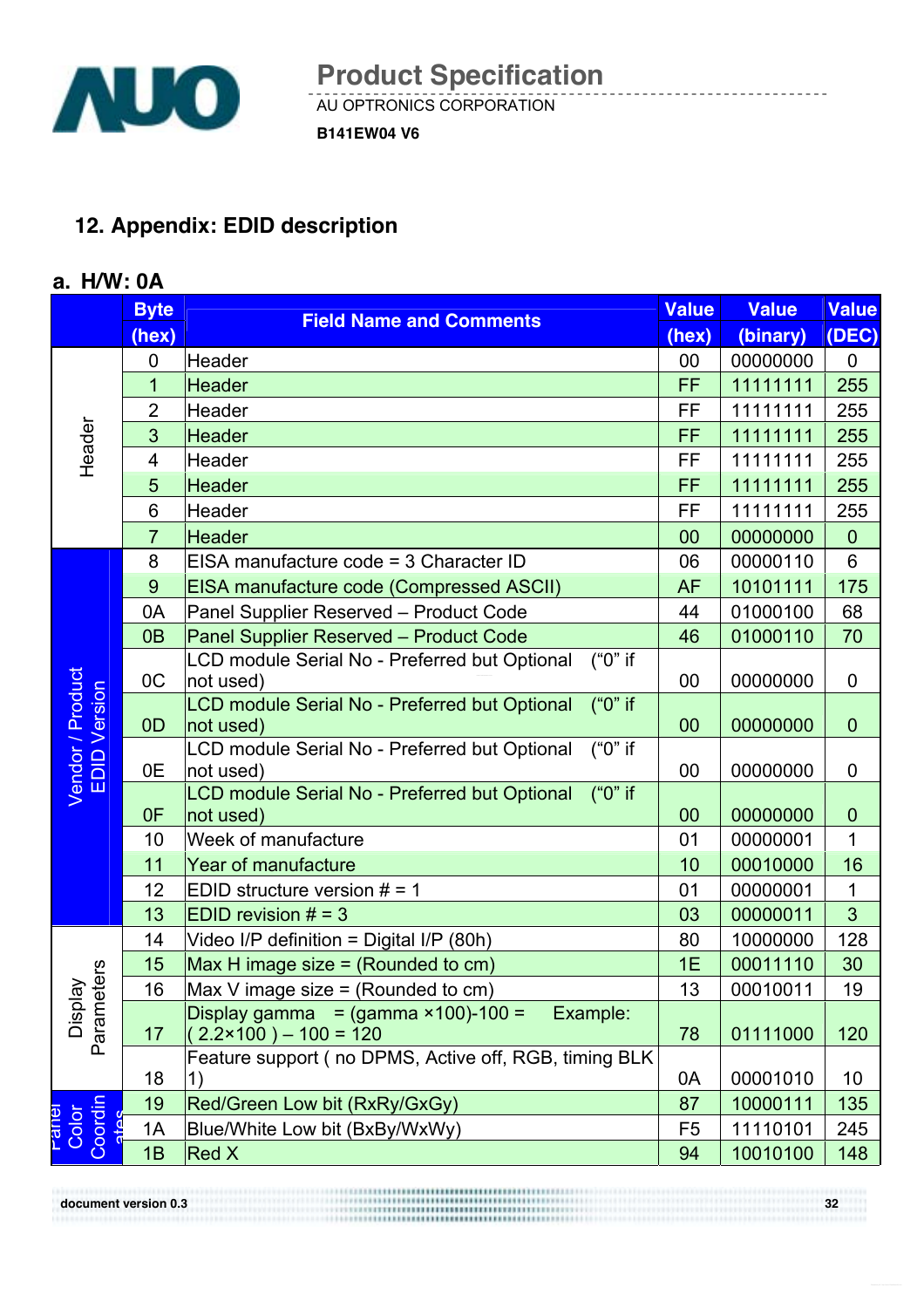

AU OPTRONICS CORPORATION

**B141EW04 V6**

|                            | 1C | <b>Red Y</b>                                                         | 57             | 01010111 | 87             |
|----------------------------|----|----------------------------------------------------------------------|----------------|----------|----------------|
|                            | 1D | Green X                                                              | 4F             | 01001111 | 79             |
|                            | 1E | Green Y                                                              | 8C             | 10001100 | 140            |
|                            | 1F | <b>Blue X</b>                                                        | 27             | 00100111 | 39             |
|                            | 20 | <b>Blue Y</b>                                                        | 27             | 00100111 | 39             |
|                            | 21 | <b>White X</b>                                                       | 50             | 01010000 | 80             |
|                            | 22 | <b>White Y</b>                                                       | 54             | 01010100 | 84             |
|                            | 23 | <b>Established timings 1</b><br>(00h if not used)                    | 00             | 00000000 | $\mathbf 0$    |
| Timings<br>Establis<br>hed | 24 | <b>Established timings 2</b><br>(00h if not used)                    | 00             | 00000000 | $\pmb{0}$      |
|                            | 25 | Manufacturer's timings<br>(00h if not used)                          | 00             | 00000000 | $\mathbf 0$    |
|                            | 26 | Standard timing ID1<br>(01h if not used)                             | 01             | 00000001 | $\mathbf 1$    |
|                            | 27 | Standard timing ID1<br>(01h if not used)                             | 01             | 00000001 | $\overline{1}$ |
|                            | 28 | Standard timing ID2<br>(01h if not used)                             | 01             | 00000001 | $\mathbf 1$    |
|                            | 29 | <b>Standard timing ID2</b><br>(01h if not used)                      | 01             | 00000001 | $\overline{1}$ |
|                            | 2A | Standard timing ID3<br>(01h if not used)                             | 01             | 00000001 | $\mathbf 1$    |
|                            | 2B | <b>Standard timing ID3</b><br>(01h if not used)                      | 01             | 00000001 | $\overline{1}$ |
| Standard Timing ID         | 2C | Standard timing ID4<br>(01h if not used)                             | 01             | 00000001 | $\mathbf 1$    |
|                            | 2D | Standard timing ID4<br>(01h if not used)                             | 01             | 00000001 | $\mathbf 1$    |
|                            | 2E | Standard timing ID5<br>(01h if not used)                             | 01             | 00000001 | $\overline{1}$ |
|                            | 2F | <b>Standard timing ID5</b><br>(01h if not used)                      | 01             | 00000001 | $\overline{1}$ |
|                            | 30 | Standard timing ID6<br>(01h if not used)                             | 01             | 00000001 | $\mathbf 1$    |
|                            | 31 | <b>Standard timing ID6</b><br>(01h if not used)                      | 01             | 00000001 | $\overline{1}$ |
|                            | 32 | Standard timing ID7<br>(01h if not used)                             | 01             | 00000001 | $\mathbf 1$    |
|                            | 33 | <b>Standard timing ID7</b><br>(01h if not used)                      | 01             | 00000001 | $\overline{1}$ |
|                            | 34 | Standard timing ID8<br>(01h if not used)                             | 01             | 00000001 | $\mathbf 1$    |
|                            | 35 | <b>Standard timing ID8</b><br>(01h if not used)                      | 01             | 00000001 | $\overline{1}$ |
|                            | 36 | Pixel Clock/10,000<br>(LSB)                                          | E <sub>4</sub> | 11100100 | 228            |
|                            | 37 | Pixel Clock/10,000<br>(MSB)                                          | 1B             | 00011011 | 27             |
|                            | 38 | (lower 8 bits)<br><b>Horizontal Active</b>                           | 00             | 00000000 | $\mathbf 0$    |
| Timing Descripter #1       | 39 | (lower 8 bits)<br>Horizontal Blanking (Thbp)                         | A <sub>5</sub> | 10100101 | 165            |
|                            |    | Horizontal Active/Horizontal blanking (Thbp)                         |                |          |                |
|                            | 3A | (upper4:4 bits)                                                      | 50             | 01010000 | 80             |
|                            | 3B | <b>Vertical Active</b>                                               | 20             | 00100000 | 32             |
|                            |    | Vertical Blanking (Tvbp) (DE Blanking typ. for DE only               |                |          |                |
|                            | 3C | panels)                                                              | 17             | 00010111 | 23             |
|                            | 3D | Vertical Active: Vertical Blanking (Tvbp)<br>$\vert$ (upper4:4 bits) | 30             | 00110000 | 48             |
|                            | 3E | Horizontal Sync, Offset (Thfp)                                       | 30             | 00110000 | 48             |
|                            | 3F | Horizontal Sync, Pulse Width                                         | 20             | 00100000 | 32             |
|                            | 40 | Vertical Sync, Offset (Tvfp)<br>Sync Width                           | 36             | 00110110 | 54             |
|                            |    |                                                                      |                |          |                |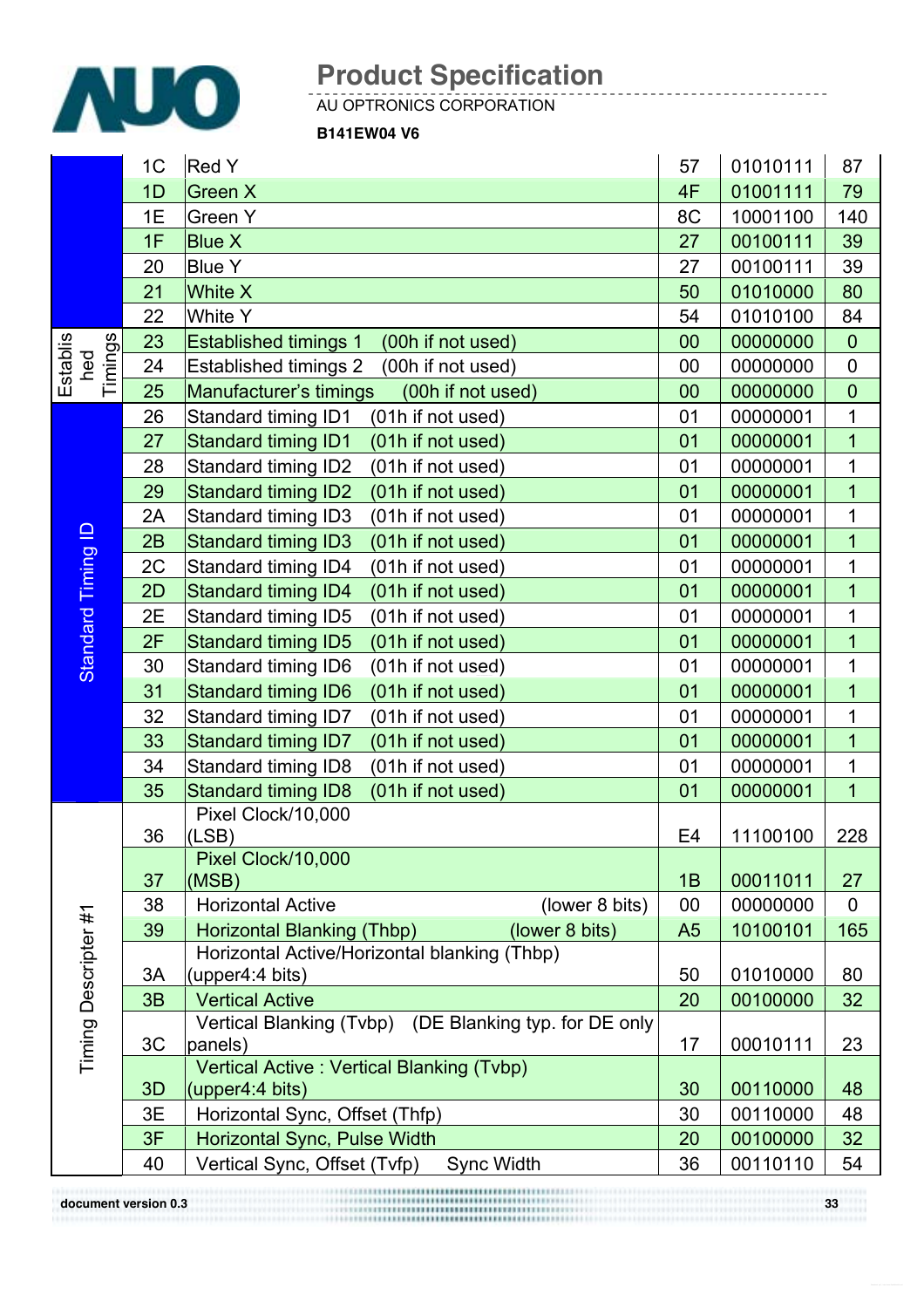

AU OPTRONICS CORPORATION

**B141EW04 V6**

|                                                   | 41             | Horizontal Vertical Sync Offset/Width upper 2 bits                                                | 00             | 00000000 | $\overline{0}$ |
|---------------------------------------------------|----------------|---------------------------------------------------------------------------------------------------|----------------|----------|----------------|
|                                                   | 42             | <b>Horizontal Image Size</b>                                                                      | 30             | 00110000 | 48             |
|                                                   | 43             | <b>Vertical image Size</b>                                                                        | <b>BE</b>      | 10111110 | 190            |
|                                                   | 44             | Horizontal Image Size / Vertical image size                                                       | 10             | 00010000 | 16             |
|                                                   | 45             | Horizontal Border = 0 (Zero for Notebook LCD)                                                     | 00             | 00000000 | $\overline{0}$ |
|                                                   | 46             | Vertical Border = $0$<br>(Zero for Notebook LCD)                                                  | 00             | 00000000 | $\mathbf 0$    |
|                                                   |                | Non-interlaced, Normal, no stereo, Separate sync, H/V                                             |                |          |                |
|                                                   |                | pol Negatives, DE only note: LSB is set to "1" if panel                                           |                |          |                |
|                                                   | 47             | is DE-timing only. H/V can be ignored.                                                            | 19             | 00011001 | 25             |
|                                                   | 48             | Pixel Clock/10,000<br>(LSB)                                                                       | E <sub>4</sub> | 11100100 |                |
|                                                   |                | Pixel Clock/10,000                                                                                |                |          | 228            |
|                                                   | 49             | (MSB)                                                                                             | 1B             | 00011011 | 27             |
|                                                   |                | Horizontal Active = xxxx pixels                                                                   |                |          |                |
|                                                   | 4A             | (lower 8 bits)                                                                                    | 00             | 00000000 | $\overline{0}$ |
|                                                   |                | Horizontal Blanking (Thbp) = xxxx pixels                                                          |                |          |                |
|                                                   | 4 <sub>B</sub> | (lower 8 bits)                                                                                    | A <sub>5</sub> | 10100101 | 165            |
|                                                   |                | Horizontal Active/Horizontal blanking (Thbp)                                                      |                |          |                |
|                                                   | 4C             | (upper4:4 bits)                                                                                   | 50             | 01010000 | 80             |
| Descripter #2                                     | 4D             | Vertical Active = xxxx lines<br>Vertical Blanking (Tvbp) = xxxx lines (DE Blanking typ.           | 20             | 00100000 | 32             |
|                                                   | 4E             | for DE only panels)                                                                               | 17             | 00010111 | 23             |
|                                                   |                | Vertical Active: Vertical Blanking (Tvbp)                                                         |                |          |                |
|                                                   | 4F             | (upper4:4 bits)                                                                                   | 30             | 00110000 | 48             |
|                                                   | 50             | Horizontal Sync, Offset (Thfp) = xxxx pixels                                                      | 30             | 00110000 | 48             |
| <b>Timing</b>                                     | 51             | Horizontal Sync, Pulse Width = xxxx pixels                                                        | 20             | 00100000 | 32             |
|                                                   |                | Vertical Sync, Offset $(Tvfp) = xx$ lines<br><b>Sync Width</b>                                    |                |          |                |
|                                                   | 52             | = xx lines                                                                                        | 36             | 00110110 | 54             |
|                                                   | 53             | Horizontal Vertical Sync Offset/Width upper 2 bits                                                | 00             | 00000000 | $\overline{0}$ |
|                                                   | 54             | Horizontal Image Size = xxx mm                                                                    | 30             | 00110000 | 48             |
|                                                   | 55             | Vertical image Size = xxx mm                                                                      | <b>BE</b>      | 10111110 | 190            |
|                                                   | 56             | Horizontal Image Size / Vertical image size                                                       | 10             | 00010000 | 16             |
|                                                   | 57             | (Zero for Notebook LCD)<br>Horizontal Border = 0                                                  | 00             | 00000000 | $\mathbf 0$    |
|                                                   | 58             | Vertical Border = $0$<br>(Zero for Notebook LCD)<br>Module "A" Revision =<br>Example: 00, 01, 02, | 00             | 00000000 | $\mathbf 0$    |
|                                                   | 59             | 03, etc.                                                                                          | 00             | 00000000 | $\mathbf 0$    |
|                                                   | 5A             | Flag                                                                                              | 00             | 00000000 | $\mathbf 0$    |
| Dell specific information<br>Timing Descripter #3 | 5B             | Flag                                                                                              | 00             | 00000000 | $\mathbf 0$    |
|                                                   | 5C             | Flag                                                                                              | 00             | 00000000 | $\overline{0}$ |
|                                                   | 5D             | <b>Dummy Descriptor</b>                                                                           | FE             | 11111110 | 254            |
|                                                   | 5E             | Flag                                                                                              | 00             | 00000000 | $\mathbf 0$    |
|                                                   | 5F             | Dell P/N 1 <sup>st</sup> Character<br>R                                                           | 52             | 01010010 | 82             |
|                                                   | 60             | Dell P/N 2 <sup>nd</sup> Character U                                                              | 55             | 01010101 | 85             |
|                                                   | 61             | Dell P/N 3 <sup>rd</sup> Character 2                                                              | 32             | 00110010 | 50             |
| document version 0.3                              |                |                                                                                                   |                |          |                |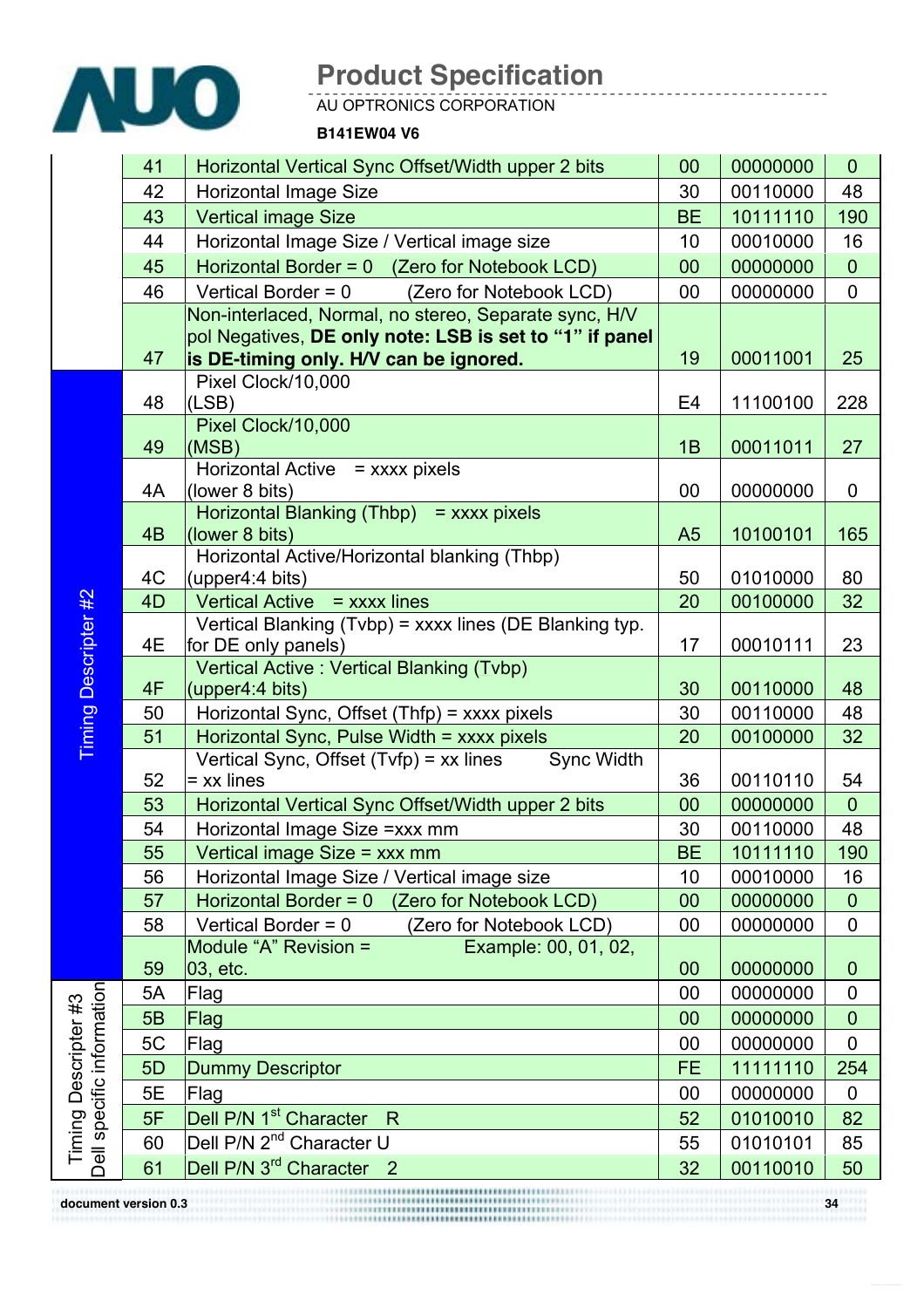

AU OPTRONICS CORPORATION

#### **B141EW04 V6**

|               | 62             | Dell P/N 4 <sup>th</sup> Character<br>$\overline{0}$                                             | 30        | 00110000 | 48             |
|---------------|----------------|--------------------------------------------------------------------------------------------------|-----------|----------|----------------|
|               | 63             | Dell P/N 5 <sup>th</sup> Character<br>$\overline{7}$                                             | 37        | 00110111 | 55             |
|               | 64             | LCD Supplier EEDID Revision #                                                                    | 00        | 00000000 | $\overline{0}$ |
|               | 65             | Manufacturer P/N                                                                                 | 42        | 01000010 | 66             |
|               | 66             | Manufacturer P/N                                                                                 | 31        | 00110001 | 49             |
|               | 67             | Manufacturer P/N                                                                                 | 34        | 00110100 | 52             |
|               | 68             | Manufacturer P/N                                                                                 | 31        | 00110001 | 49             |
|               | 69             | Manufacturer P/N                                                                                 | 45        | 01000101 | 69             |
|               | 6A             | Manufacturer P/N                                                                                 | 57        | 01010111 | 87             |
|               | 6 <sub>B</sub> | Manufacturer P/N (If <13 char, then terminate with ASCII)<br>code 0Ah, set remaining char = 20h) | 34        | 00110100 | 52             |
|               | 6C             | Flag                                                                                             | 00        | 00000000 | $\mathbf 0$    |
|               | 6D             | Flag                                                                                             | 00        | 00000000 | $\mathbf 0$    |
|               | 6E             | Flag                                                                                             | 00        | 00000000 | $\mathbf 0$    |
|               | 6F             | Data Type Tag:                                                                                   | <b>FE</b> | 11111110 | 254            |
|               | 70             | Flag                                                                                             | 00        | 00000000 | $\overline{0}$ |
|               | 71             | <b>SMBUS Value</b>                                                                               | 29        | 00101001 | 41             |
|               | 72             | <b>SMBUS Value</b>                                                                               | 38        | 00111000 | 56             |
|               | 73             | <b>SMBUS Value</b>                                                                               | 45        | 01000101 | 69             |
| Descripter #4 | 74             | <b>SMBUS Value</b>                                                                               | 4E        | 01001110 | 78             |
|               | 75             | <b>SMBUS Value</b>                                                                               | 6D        | 01001110 | 109            |
|               | 76             | <b>SMBUS Value</b>                                                                               | 8E        | 10001110 | 142            |
|               | 77             | <b>SMBUS Value</b>                                                                               | <b>BF</b> | 10111111 | 191            |
| Timing        | 78             | SMBUS Value = $max$ nits (Typically = 00h)                                                       | FF        | 11111111 | 255            |
|               | 79             | Number of LVDS receiver chips = '01' or '02'                                                     | 01        | 00000001 | $\mathbf{1}$   |
|               | 7A             | BIST Enable: Yes = '01' No = '00'                                                                | 01        | 00000001 | $\mathbf{1}$   |
|               | 7B             | (If <13 char, then terminate with ASCII code 0Ah, set<br>remaining $char = 20h$ )                | 0A        | 00001010 | 10             |
|               | 7C             | (If <13 char, then terminate with ASCII code 0Ah, set<br>remaining $char = 20h$ )                | 20        | 00100000 | 32             |
|               | 7D             | (If <13 char, then terminate with ASCII code 0Ah, set<br>remaining char = $20h$ )                | 20        | 00100000 | 32             |
|               | 7E             | Extension flag (# of optional 128 EDID extension<br>blocks to follow, $Type = 0$ )               | 00        | 00000000 | $\overline{0}$ |
| $\mathsf E$   | 7F             | Checksum (The 1-byte sum of all 128 bytes in this<br>$ EDID block shall = 0 $                    | 87        | 10000111 | 135            |

Checksu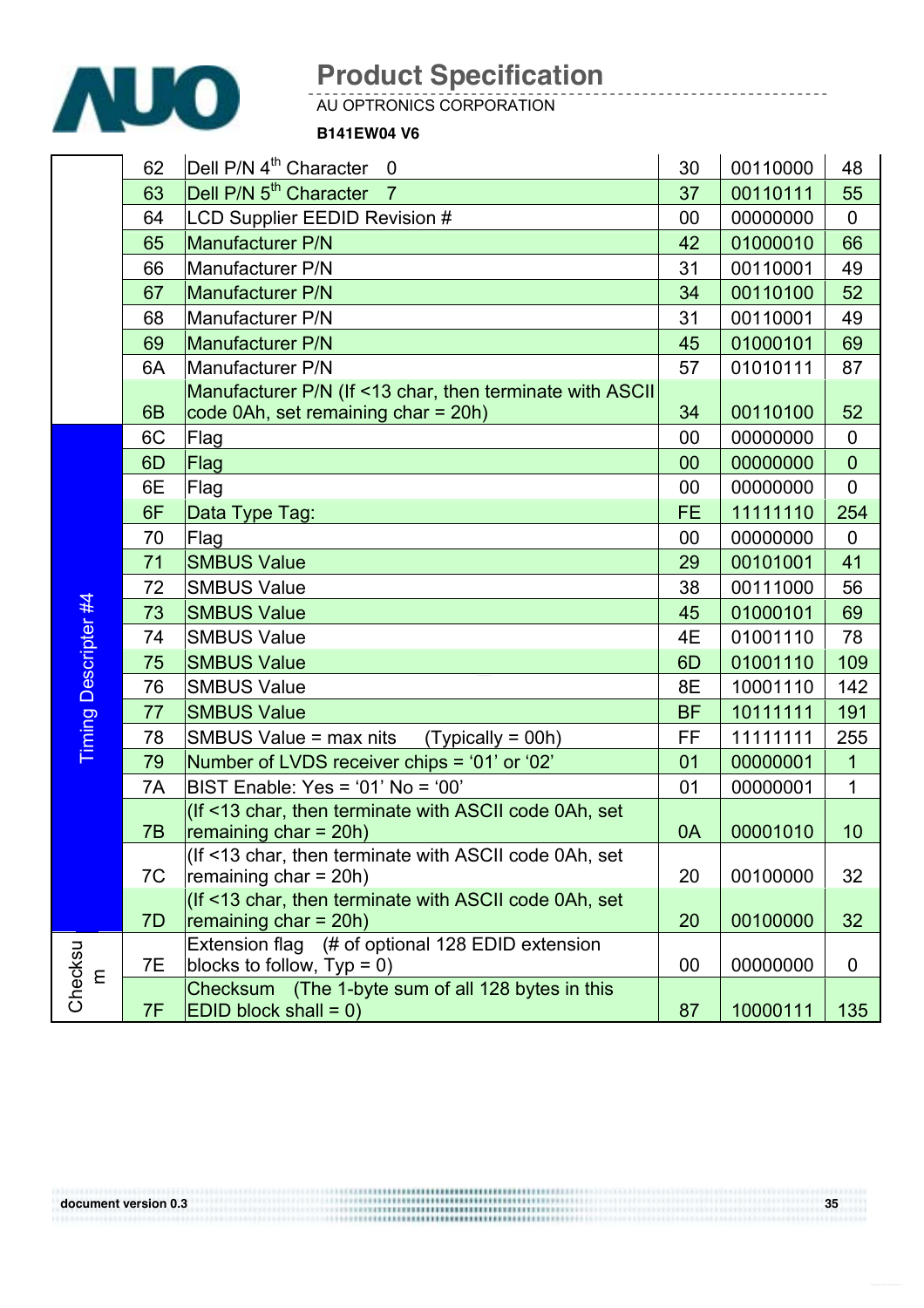

AU OPTRONICS CORPORATION

**B141EW04 V6**

#### **b. H/W:1A**

|                                  | <b>Byte</b>    | <b>Field Name and Comments</b>                                     | <b>Value</b>   | <b>Value</b> | <b>Value</b>   |
|----------------------------------|----------------|--------------------------------------------------------------------|----------------|--------------|----------------|
|                                  | (hex)          |                                                                    | (hex)          | (binary)     | (DEC)          |
|                                  | $\mathbf 0$    | Header                                                             | 00             | 00000000     | $\mathbf 0$    |
|                                  | 1              | <b>Header</b>                                                      | FF             | 11111111     | 255            |
|                                  | $\overline{2}$ | Header                                                             | FF             | 11111111     | 255            |
| Header                           | 3              | <b>Header</b>                                                      | FF             | 11111111     | 255            |
|                                  | 4              | <b>Header</b>                                                      | FF             |              | 255            |
|                                  | 5              | <b>Header</b>                                                      | <b>FF</b>      | 11111111     | 255            |
|                                  | 6              | Header                                                             | FF             | 11111111     | 255            |
|                                  | $\overline{7}$ | <b>Header</b>                                                      | 00             | 00000000     | $\overline{0}$ |
|                                  | 8              | EISA manufacture code = 3 Character ID                             | 06             | 00000110     | 6              |
|                                  | 9              | <b>EISA manufacture code (Compressed ASCII)</b>                    | <b>AF</b>      | 10101111     | 175            |
|                                  | 0A             | Panel Supplier Reserved - Product Code                             | 44             | 01000100     | 68             |
|                                  | 0 <sub>B</sub> | Panel Supplier Reserved - Product Code                             | 46             | 01000110     | 70             |
|                                  |                | LCD module Serial No - Preferred but Optional                      |                |              |                |
|                                  | 0 <sup>C</sup> | ("0" if not used)                                                  | 00             | 00000000     | 0              |
|                                  | 0D             | LCD module Serial No - Preferred but Optional                      | 00             | 00000000     | $\mathbf 0$    |
| Vendor / Product<br>EDID Version |                | ("0" if not used)<br>LCD module Serial No - Preferred but Optional |                |              |                |
|                                  | 0E             | ("0" if not used)                                                  | 00             | 00000000     | $\mathbf 0$    |
|                                  |                | LCD module Serial No - Preferred but Optional                      |                |              |                |
|                                  | 0F             | $("0"$ if not used)                                                | 00             | 00000000     | $\theta$       |
|                                  | 10             | Week of manufacture                                                | 01             | 00000001     | 1              |
|                                  | 11             | <b>Year of manufacture</b>                                         | 10             | 00010000     | 16             |
|                                  | 12             | EDID structure version $# = 1$                                     | 01             | 00000001     | 1              |
|                                  | 13             | EDID revision $# = 3$                                              | 03             | 00000011     | $\overline{3}$ |
|                                  | 14             | Video I/P definition = Digital I/P (80h)                           | 80             | 10000000     | 128            |
|                                  | 15             | Max H image size $=$ (Rounded to cm)                               | 1E             | 00011110     | 30             |
| Display<br>Parameters            | 16             | Max V image size $=$ (Rounded to cm)                               | 13             | 00010011     | 19             |
|                                  |                | $\overline{Display}$ gamma = (gamma ×100)-100 =                    |                |              |                |
|                                  | 17             | Example: $(2.2 \times 100) - 100 = 120$                            | 78             | 01111000     | 120            |
|                                  | 18             | Feature support (no DPMS, Active off, RGB,<br>timing BLK 1)        | 0A             | 00001010     | 10             |
|                                  | 19             | Red/Green Low bit (RxRy/GxGy)                                      | 87             | 10000111     | 135            |
|                                  | 1A             | Blue/White Low bit (BxBy/WxWy)                                     | F <sub>5</sub> | 11110101     | 245            |
| Panel Color<br>Coordinates       | 1B             | <b>Red X</b>                                                       | 94             | 10010100     | 148            |
|                                  | 1 <sup>C</sup> | <b>Red Y</b>                                                       | 57             | 01010111     | 87             |
|                                  | 1D             | Green X                                                            | 4F             | 01001111     | 79             |
|                                  | 1E             | <b>Green Y</b>                                                     | 8C             | 10001100     | 140            |
|                                  | 1F             | <b>Blue X</b>                                                      | 27             | 00100111     | 39             |
|                                  |                |                                                                    |                |              |                |
| document version 0.3             |                |                                                                    |                |              | 36             |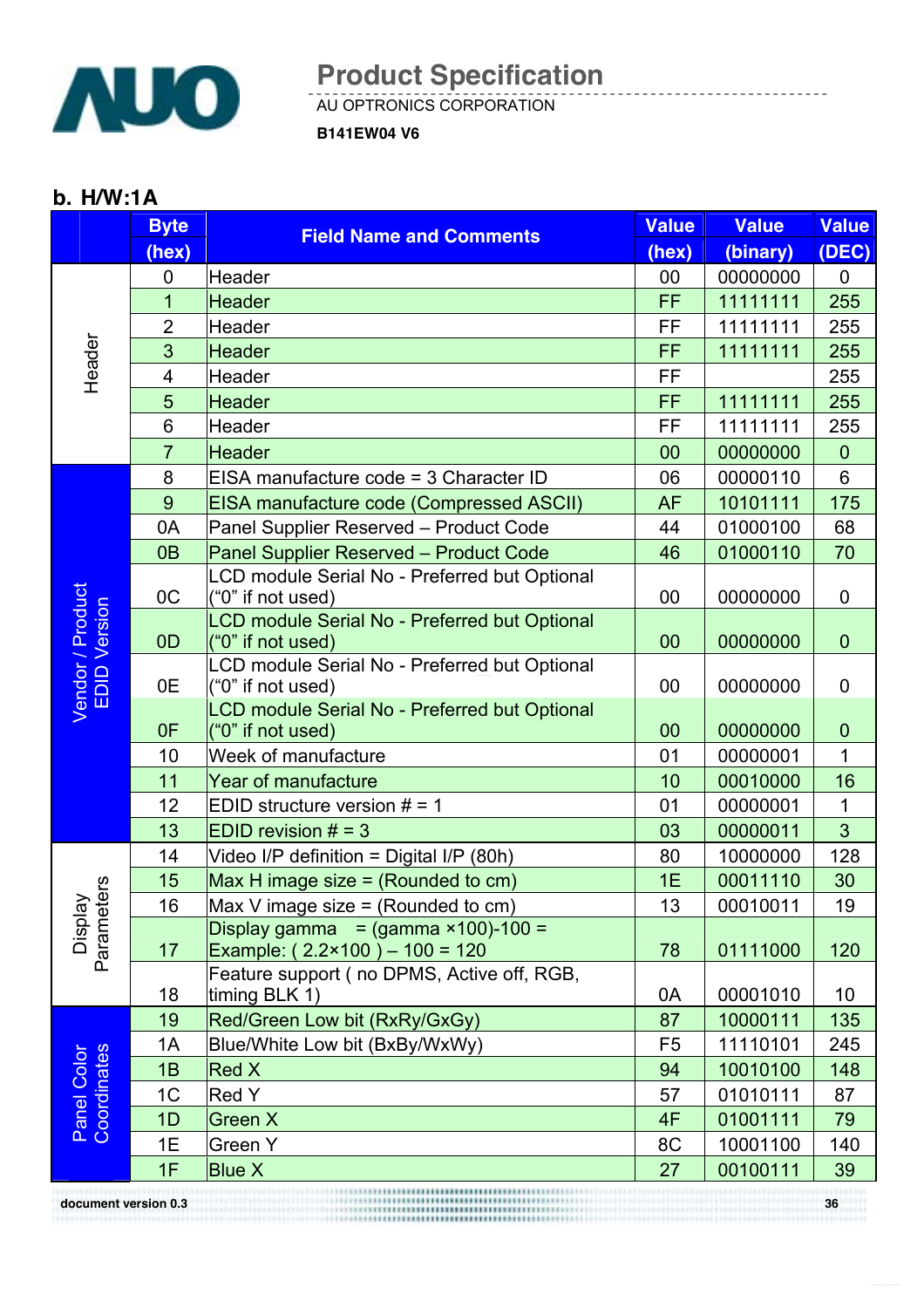

AU OPTRONICS CORPORATION

**B141EW04 V6**

|                            | 20 | <b>Blue Y</b>                                                | 27             | 00100111 | 39             |
|----------------------------|----|--------------------------------------------------------------|----------------|----------|----------------|
|                            | 21 | <b>White X</b>                                               | 50             | 01010000 | 80             |
|                            | 22 | White Y                                                      | 54             | 01010100 | 84             |
|                            | 23 | <b>Established timings 1</b><br>(00h if not used)            | 00             | 00000000 | $\mathbf 0$    |
| Establis<br>hed<br>Timings | 24 | <b>Established timings 2</b><br>(00h if not used)            | 00             | 00000000 | $\pmb{0}$      |
|                            | 25 | Manufacturer's timings<br>(00h if not used)                  | 00             | 00000000 | $\mathbf 0$    |
|                            | 26 | Standard timing ID1<br>(01h if not used)                     | 01             | 00000001 | 1              |
|                            | 27 | Standard timing ID1<br>(01h if not used)                     | 01             | 00000001 | $\overline{1}$ |
|                            | 28 | Standard timing ID2<br>(01h if not used)                     | 01             | 00000001 | 1              |
|                            | 29 | <b>Standard timing ID2</b><br>(01h if not used)              | 01             | 00000001 | $\overline{1}$ |
|                            | 2A | Standard timing ID3<br>(01h if not used)                     | 01             | 00000001 | 1              |
|                            | 2B | <b>Standard timing ID3</b><br>(01h if not used)              | 01             | 00000001 | $\overline{1}$ |
|                            | 2C | Standard timing ID4<br>(01h if not used)                     | 01             | 00000001 | 1              |
| Timing ID                  | 2D | Standard timing ID4<br>(01h if not used)                     | 01             | 00000001 | $\overline{1}$ |
| <b>Standard</b>            | 2E | Standard timing ID5<br>(01h if not used)                     | 01             | 00000001 | 1              |
|                            | 2F | <b>Standard timing ID5</b><br>(01h if not used)              | 01             | 00000001 | $\overline{1}$ |
|                            | 30 | Standard timing ID6<br>(01h if not used)                     | 01             | 00000001 | 1              |
|                            | 31 | <b>Standard timing ID6</b><br>(01h if not used)              | 01             | 00000001 | $\overline{1}$ |
|                            | 32 | Standard timing ID7<br>(01h if not used)                     | 01             | 00000001 | 1              |
|                            | 33 | Standard timing ID7<br>(01h if not used)                     | 01             | 00000001 | $\overline{1}$ |
|                            | 34 | Standard timing ID8<br>(01h if not used)                     | 01             | 00000001 | 1              |
|                            | 35 | <b>Standard timing ID8</b><br>(01h if not used)              | 01             | 00000001 | $\overline{1}$ |
|                            |    | Pixel Clock/10,000                                           |                |          |                |
|                            | 36 | (LSB)                                                        | E <sub>4</sub> | 11100100 | 228            |
|                            |    | Pixel Clock/10,000                                           |                |          |                |
|                            | 37 | (MSB)<br><b>Horizontal Active</b>                            | 1B             | 00011011 | 27             |
|                            | 38 | (lower 8<br>bits)                                            | 00             | 00000000 | $\pmb{0}$      |
|                            |    | (lower 8<br>Horizontal Blanking (Thbp)                       |                |          |                |
| ᅮ                          | 39 | bits)                                                        | A <sub>5</sub> | 10100101 | 165            |
|                            |    | Horizontal Active/Horizontal blanking (Thbp)                 |                |          |                |
|                            | 3A | (upper4:4 bits)                                              | 50             | 01010000 | 80             |
|                            | 3B | <b>Vertical Active</b>                                       | 20             | 00100000 | 32             |
|                            |    | Vertical Blanking (Tvbp) (DE Blanking typ. for               |                |          |                |
| Timing Descripter #        | 3C | DE only panels)                                              | 17             | 00010111 | 23             |
|                            | 3D | Vertical Active: Vertical Blanking (Tvbp)<br>(upper4:4 bits) | 30             | 00110000 | 48             |
|                            | 3E |                                                              |                | 00110000 | 48             |
|                            |    | Horizontal Sync, Offset (Thfp)                               | 30             |          |                |
|                            | 3F | Horizontal Sync, Pulse Width                                 | 20             | 00100000 | 32             |
|                            | 40 | Vertical Sync, Offset (Tvfp)<br><b>Sync Width</b>            | 36             | 00110110 | 54             |
|                            | 41 | Horizontal Vertical Sync Offset/Width upper 2 bits           | 00             | 00000000 | $\overline{0}$ |
|                            | 42 | <b>Horizontal Image Size</b>                                 | 30             | 00110000 | 48             |

**document version 0.3** 37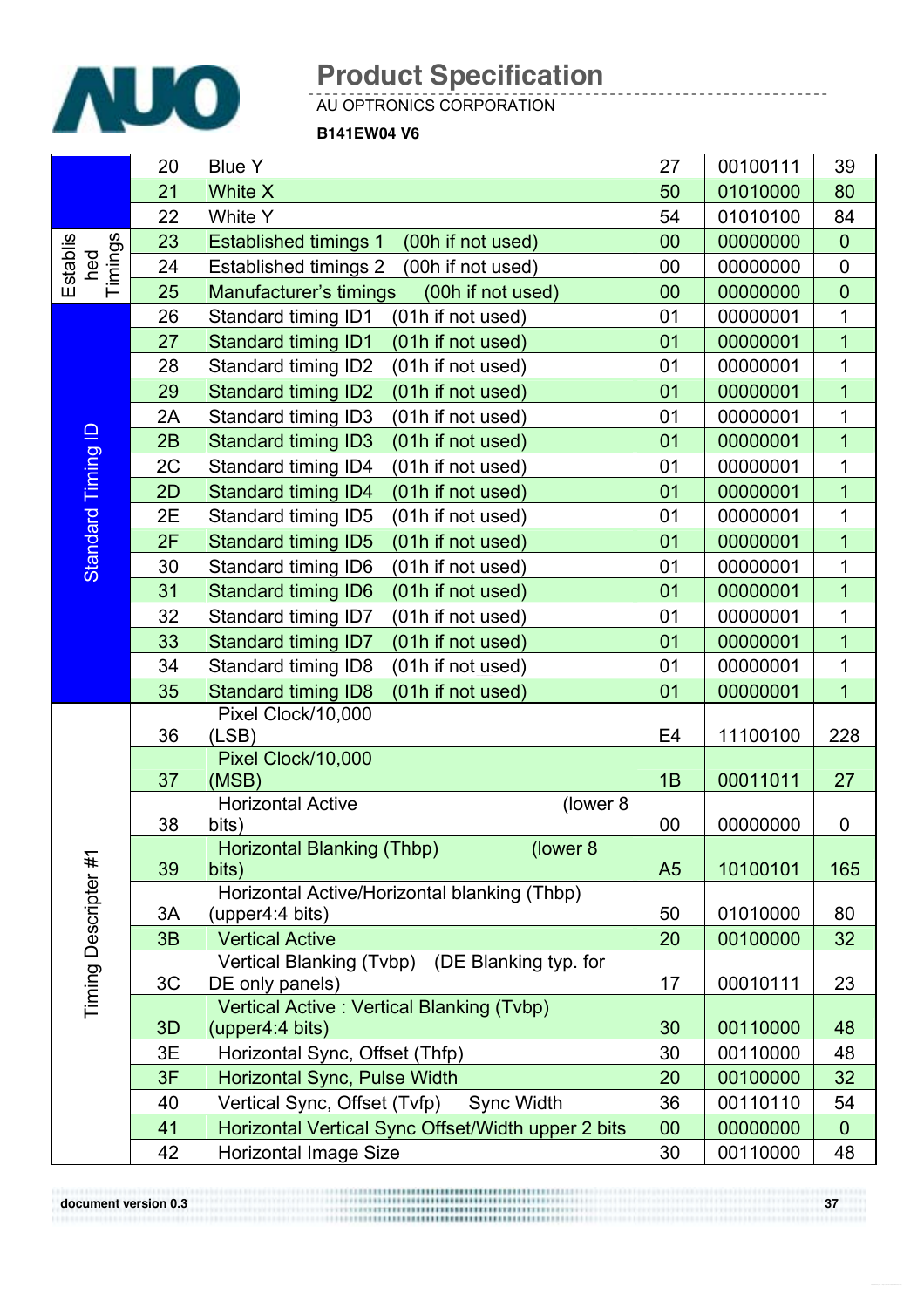

AU OPTRONICS CORPORATION

#### **B141EW04 V6**

|                                                      | 43 | <b>Vertical image Size</b>                                                                                                                        | <b>BE</b>      | 10111110 | 190            |
|------------------------------------------------------|----|---------------------------------------------------------------------------------------------------------------------------------------------------|----------------|----------|----------------|
|                                                      | 44 | Horizontal Image Size / Vertical image size                                                                                                       | 10             | 00010000 | 16             |
|                                                      | 45 | Horizontal Border = $0$ (Zero for Notebook LCD)                                                                                                   | 00             | 00000000 | $\overline{0}$ |
|                                                      | 46 | Vertical Border = 0<br>(Zero for Notebook<br>LCD)                                                                                                 | 00             | 00000000 | 0              |
|                                                      |    | Non-interlaced, Normal, no stereo, Separate sync,<br>H/V pol Negatives, DE only note: LSB is set to<br>"1" if panel is DE-timing only. H/V can be |                |          |                |
|                                                      | 47 | ignored.                                                                                                                                          | 19             | 00011001 | 25             |
|                                                      | 48 | Pixel Clock/10,000<br>(LSB)                                                                                                                       | E4             | 11100100 | 228            |
|                                                      | 49 | Pixel Clock/10,000<br>(MSB)                                                                                                                       | 1B             | 00011011 | 27             |
|                                                      | 4A | Horizontal Active = xxxx pixels<br>(lower 8 bits)                                                                                                 | 00             | 00000000 | $\mathbf 0$    |
|                                                      | 4B | Horizontal Blanking (Thbp) = xxxx pixels<br>(lower 8 bits)                                                                                        | A <sub>5</sub> | 10100101 | 165            |
|                                                      | 4C | Horizontal Active/Horizontal blanking (Thbp)<br>(upper4:4 bits)                                                                                   | 50             | 01010000 | 80             |
|                                                      | 4D | Vertical Active = xxxx lines                                                                                                                      | 20             | 00100000 | 32             |
| <b>Timing Descripter #2</b>                          | 4E | Vertical Blanking (Tvbp) = xxxx lines (DE Blanking<br>typ. for DE only panels)                                                                    | 17             | 00010111 | 23             |
|                                                      | 4F | Vertical Active: Vertical Blanking (Tvbp)<br>(upper4:4 bits)                                                                                      | 30             | 00110000 | 48             |
|                                                      | 50 | Horizontal Sync, Offset (Thfp) = xxxx pixels                                                                                                      | 30             | 00110000 | 48             |
|                                                      | 51 | Horizontal Sync, Pulse Width = xxxx pixels                                                                                                        | 20             | 00100000 | 32             |
|                                                      | 52 | Vertical Sync, Offset (Tvfp) = xx lines<br>Sync<br>Width $=$ xx lines                                                                             | 36             | 00110110 | 54             |
|                                                      | 53 | Horizontal Vertical Sync Offset/Width upper 2 bits                                                                                                | 00             | 00000000 | $\overline{0}$ |
|                                                      | 54 | Horizontal Image Size = xxx mm                                                                                                                    | 30             | 00110000 | 48             |
|                                                      | 55 | Vertical image Size = xxx mm                                                                                                                      | <b>BE</b>      | 10111110 | 190            |
|                                                      | 56 | Horizontal Image Size / Vertical image size                                                                                                       | 10             | 00010000 | 16             |
|                                                      | 57 | Horizontal Border = 0 (Zero for Notebook LCD)                                                                                                     | 00             | 00000000 | $\mathbf{0}$   |
|                                                      | 58 | (Zero for Notebook<br>Vertical Border = 0<br>LCD)                                                                                                 | 00             | 00000000 | 0              |
|                                                      | 59 | Module "A" Revision =<br>Example: 00, 01,<br>02, 03, etc.                                                                                         | 00             | 00000000 | $\mathbf{0}$   |
| Timing Descripter #3<br>Dell specific<br>information | 5A | Flag                                                                                                                                              | 00             | 00000000 | 0              |
|                                                      | 5B | Flag                                                                                                                                              | 00             | 00000000 | $\overline{0}$ |
|                                                      | 5C | Flag                                                                                                                                              | 00             | 00000000 | $\mathbf 0$    |
|                                                      | 5D | Dummy Descriptor                                                                                                                                  | <b>FE</b>      | 11111110 | 254            |
|                                                      | 5E | Flag                                                                                                                                              | 00             | 00000000 | 0              |
|                                                      | 5F | Dell P/N 1 <sup>st</sup> Character R                                                                                                              | 52             | 01010010 | 82             |
|                                                      | 60 | Dell P/N 2 <sup>nd</sup> Character U                                                                                                              | 55             | 01010101 | 85             |

**document version 0.3** 38